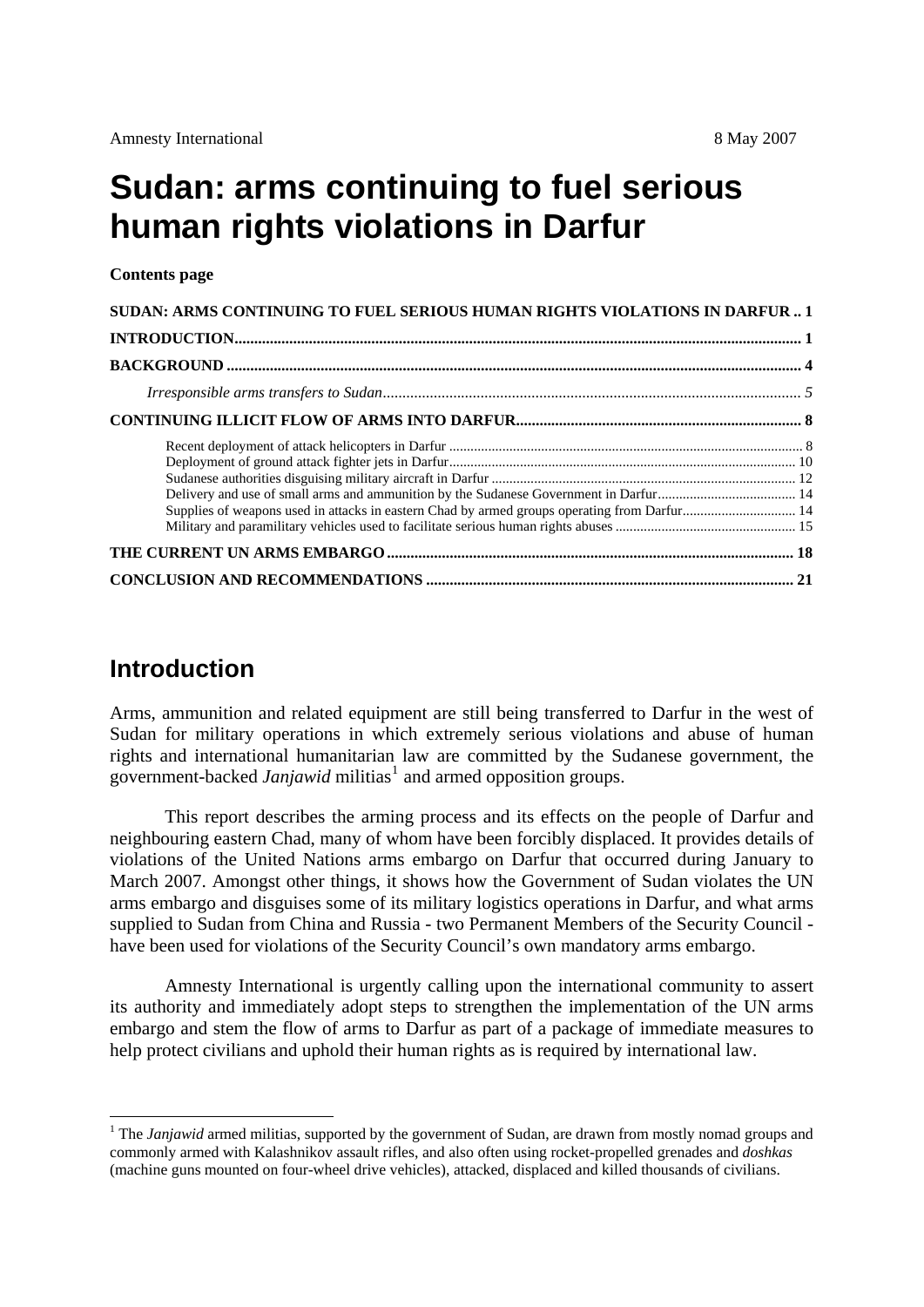States supplying weapons, munitions and other military equipment to Sudan and to other parties to the conflict know, or at least should know, that these arms are often used to commit serious violations of human rights and international humanitarian law in Darfur and now in eastern Chad. The fact that the UN Security Council has left the UN arms embargo on Darfur somewhat vaguely formulated and especially lacking a strong UN monitoring, verification and public reporting mechanism is allowing some states and persons to violate it with impunity.

Despite assertions to the contrary by the Sudanese government, armed attacks on civilians by the Sudanese armed forces and allied *Janjawid* militias are ongoing in Darfur and now the conflict in Darfur has spread beyond Sudan's borders. Civilians in eastern Chad are now also being attacked by Sudanese *Janjawid* militias and their local Chadian allies, who plunder and kill with impunity.<sup>[2](#page-1-0)</sup> UN and African Union (AU) officials have reported numerous indiscriminate aerial bombings and attacks on villages and incidents of forced displacement, as well as summary executions, "disappearances", looting and destruction of property.<sup>[3](#page-1-1)</sup> Descriptions of these attacks to the UN indicate that tactics used have been very similar to those used during the height of the war in Darfur in late 2003 and 2004, characterized by (1) coordination of operations between the Sudanese armed forces and government-supported militia, (2) failure to respect the principles of distinction and proportionality, and (3) grave violations of international human rights and humanitarian law.<sup>[4](#page-1-2)</sup> Rape, sexual violence, and other forms of gender based violence continue to be committed in Darfur by *Janjawid* militias as well as by Sudanese armed forces and armed opposition groups, including against children.<sup>[5](#page-1-3)</sup>

The government of Sudan bears the primary responsibility for protecting civilians in Darfur yet is continuing to divert and deploy imported attack and other military aircraft, "dual use" and domestically made military equipment, as well as firearms and ammunition, as described in this report, to target civilians directly, launch indiscriminate attacks involving civilian casualties, and to arm and support *Janjawid* militias. These militias are supposed to have been disbanded, yet together with Sudanese government forces, bear the largest responsibility for grave violations of human rights and international humanitarian law in Darfur.

Armed opposition groups operating in Darfur also continue to receive small arms, light weapons and logistical supplies then blatantly misuse them to commit serious violations and abuses of human rights and international humanitarian law. Moreover, the proliferation of

<span id="page-1-0"></span><sup>2</sup> Amnesty International, "*Chad: 'are we citizens of this country' - Civilians in Chad unprotected from Janjawid attacks*", AI Index: AFR 20/001/2007, 29 January 2007. The Sudanese *Janjawid* who attack villages in Chad appear to be a mixture of more formal forces and other community based militia. The more formal forces are most often, but not exclusively, incorporated into Sudanese paramilitary forces, such as the Popular Defence Force (*Quwwat difa' al-sha'bi*) and the Border Intelligence Guard (*Haras mukhabarat al-hudud*), and receive a monthly salary as well as arms. Amnesty International researchers were given identity cards found on the bodies of *Janjawid* killed in Chad showing their membership of such paramilitary groups. The other, more informal, *Janjawid* forces are not incorporated into Sudanese government forces but may remain under their tribal commander (*aqid*) or be armed and mustered, usually under well-known *Janjawid* leaders, for specific occasions.

<span id="page-1-1"></span><sup>&</sup>lt;sup>3</sup> Report of the High-Level Mission on the situation of human rights in Darfur pursuant to Human Rights Council decision S-4/101", A/HRC/4/80, 9 March 2007, High Commissioner for Human Rights Calls for Probes of Incidents of Sexual Violence, Disappearances in Sudan's Jebel Marra and South Darfur, UNHCR New Release on two reports, Geneva , 6 April 2007

<span id="page-1-2"></span><sup>4</sup> Report of the High Level Mission, ibid

<span id="page-1-3"></span><sup>&</sup>lt;sup>5</sup> High Commissioner for Human Rights Calls for Probes, April 2007, op cit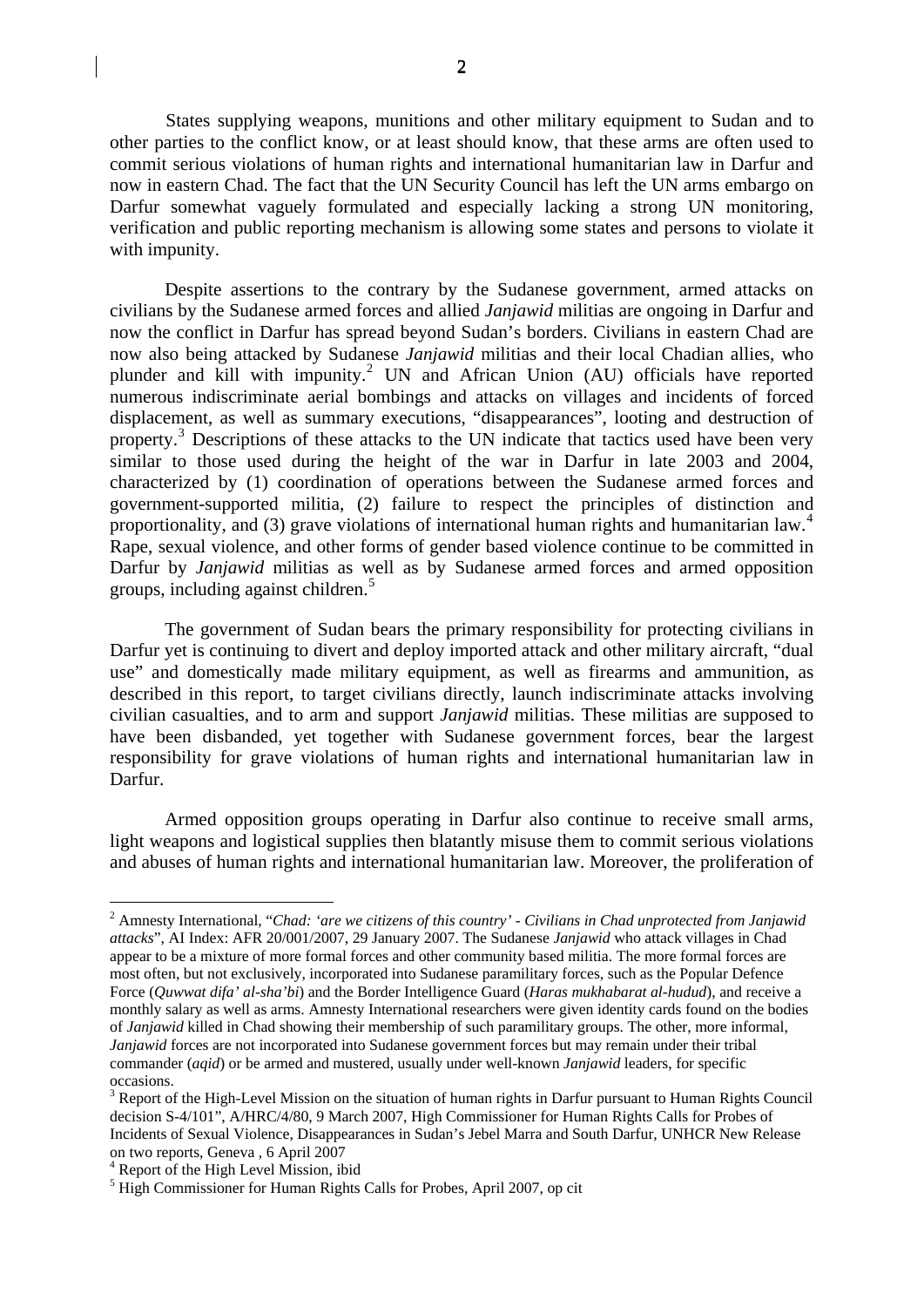small arms and general absence of justice and the rule of law have enabled acts of armed banditry to become increasingly widespread.

The irresponsible transfer of arms to Sudan and its neighbours are a significant factor in the massive human rights catastrophe in Darfur and its spread into eastern Chad. More than 200,000 people have died in the four-year conflict in Darfur, Sudan, and more than 2.5 million have been displaced from their homes. During March 2007, there was no decrease in human rights violations and abuses against internally displaced people, including sexual and gender based violence. There were 40,000 new displaced civilians as a result of the ongoing violence and armed banditry continued unabated in this month.<sup>[6](#page-2-0)</sup> Attacks on aid workers and humanitarian convoys continue, particularly in key towns such as Al Fashir. Between June 2006 and January 2007, 12 aid workers were killed, more than in the previous two years combined. Due to security situation, many aid agencies are becoming are unable to continue to provide essential service to displaced populations; access to humanitarian aid services remained tenuous and even deteriorated in some places. Easy access to arms is intensifying and prolonging the conflict with disastrous effects on the civilian population and their longerterm wellbeing.

Research for this report included analysis of data with independent specialists and the receipt of detailed eyewitness accounts from Darfur that were offered to Amnesty International in the course of investigation. These have been complemented by data collected from open sources, databases and confidential sources.<sup>[7](#page-2-1)</sup> When the drafting of this report had reached an advanced stage in late April, a confidential interim report of the UN Panel of Experts was leaked to the New York Times.<sup>[8](#page-2-2)</sup> The newspaper published some of the main UN interim report findings and Sudan's government in particular strongly denied accusations attributed to the confidential UN report that it was flying attack aircraft and moving other military equipment into Darfur in violation of the UN arms embargo and using aircraft painted white to resemble UN aircraft in order to bomb and carry out surveillance of villages in Darfur. At that point, Amnesty International decided to complete the final work it had been doing on this report as planned, taking into account the fact that its main findings thus far for this report on arms movements to Darfur and transfers to Sudan had already been drafted, and that the partial overlap in detailed findings and illustrations with those in the UN interim report, such as on the movement of particular aircraft and arms into Darfur, was not sufficient to hinder Amnesty International's publication of its findings. Indeed, by casting more light on the problem in the public domain, Amnesty International believes this report will enable further international action to urge the international community to help prevent violations of the UN embargo on Darfur and promote the human rights of its people.

For the reasons set out in this report, Amnesty International is again calling upon the UN Security Council to strengthen the UN arms embargo on Darfur by establishing more robust monitoring and verification mechanisms to ensure compliance and curb the flow of arms and associated equipment to those perpetrating gave violations and abuses of human rights and international humanitarian law in Darfur.

<span id="page-2-0"></span><sup>&</sup>lt;sup>6</sup> Darfur Peace Agreement (DPA) Monitor, UN Mission on Sudan (UNMIS), March 2007

<span id="page-2-1"></span>The approach is similar to that adopted for the Amnesty International report "*Sudan: arming the perpetrators of*  grave abuses in Darfur", November 2004 (AI Index: AFR 54/139/2004)<br><sup>8</sup>New York Times, *"Sudan Flying Arms to Darfur, Panel Reports*", by Warren Hoge, 18 April 2007

<span id="page-2-2"></span>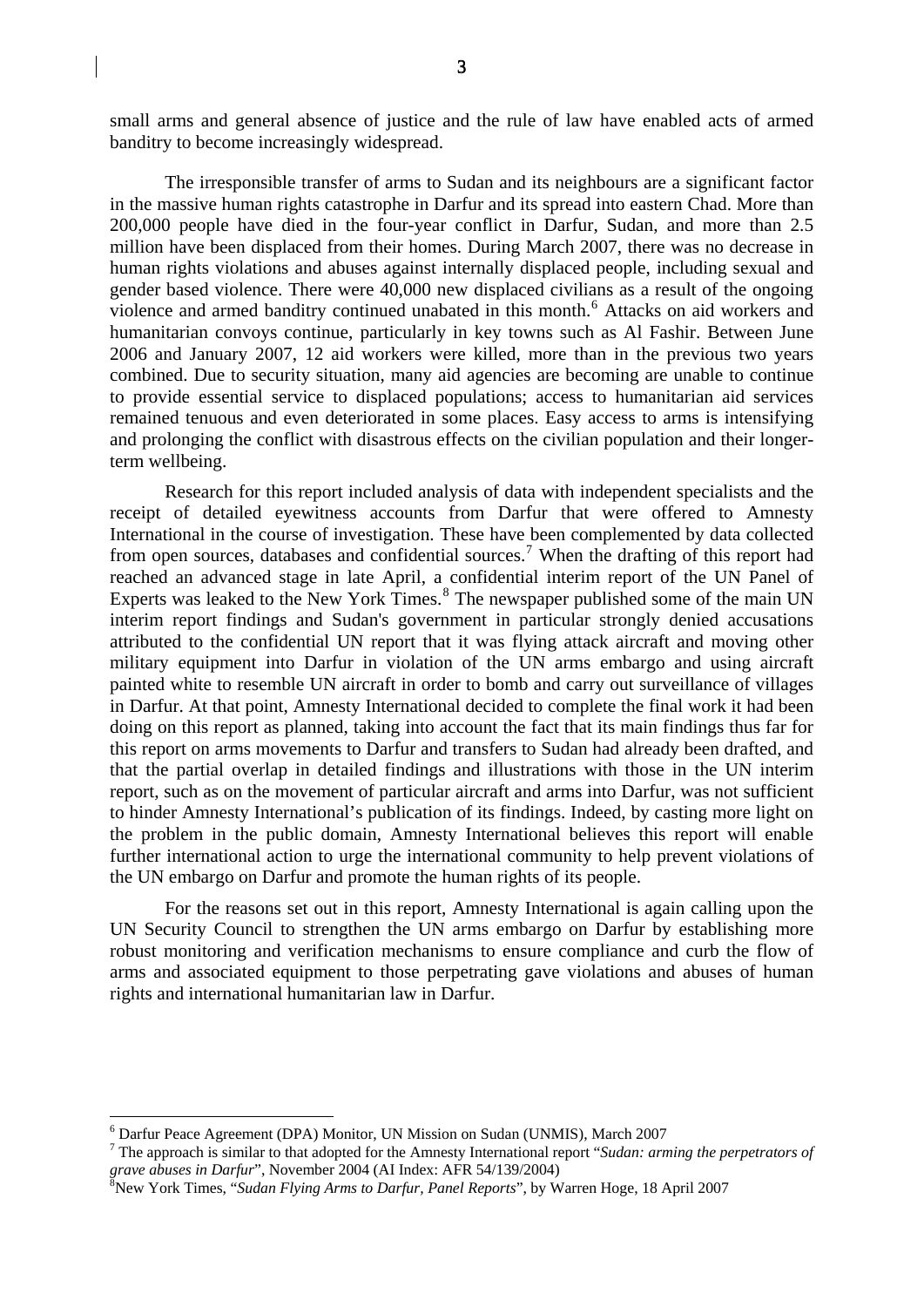# <span id="page-3-0"></span>**Amnesty International's position on the arms and security trade [9](#page-3-1)**

Amnesty International takes no position on the arms trade *per se*, but is opposed to transfers of military, security or police (MSP) equipment, technology, personnel or training - and logistical or financial support for such transfers - that can reasonably be assumed to contribute to serious violations of international human rights standards or international humanitarian law. Such violations include arbitrary and indiscriminate killing, "disappearances" or torture. To help prevent such violations, Amnesty International campaigns for effective laws and agreed mechanisms to prohibit any MSP transfers from taking place unless it can reasonably be demonstrated that such transfers will not contribute to serious human rights violations. Amnesty International also campaigns for MSP institutions to establish rigorous systems of accountability and training to prevent such violations.

# **Background**

<u>.</u>

The UN arms embargo on non-governmental groups in Darfur was imposed by the Security Council in resolution 1556 (July 2004). The initial exclusion of the Sudanese Government and its armed forces from that definition of the UN embargo on Darfur, as well as the absence of a proper monitoring mechanism to ensure compliance, rendered the embargo extremely weak. Given the dire humanitarian and human rights situation that was worsening in Darfur, this weakness was challenged by some governments as well as non-governmental organisations. Amnesty International published a comprehensive report in November 2004 detailing the various types of conventional arms and "dual use" transfers to Sudan and the deployment and use of that *materiel* in Darfur, including by the Sudanese armed forces, to carry out grave abuses of human rights.<sup>[10](#page-3-2)</sup> Eventually on 29 March 2005, the UN Security Council extended the arms embargo to all parties to the conflict in Darfur, and subjected any government movement of military equipment and supplies to Darfur to the prior approval, upon request, of the UN Security Council Sanctions Committee on Sudan.<sup>[11](#page-3-3)</sup>

Although the March 2005 decision of the Security Council widened the definition of the UN arms embargo to include "all parties to the conflict", hence to include governmental armed forces and non-governmental armed groups, the provisions of the embargo have been largely ignored by the Government of Sudan and the armed opposition groups as well as by several of the key states from where the most significant arms transfers have been sent to Sudan. The UN Panels of Experts established by the Security Council under Resolution 1591 (2005) have reported a similar pattern of ongoing arms flows into Darfur and serious violations of international human rights and humanitarian law carried out with those arms.<sup>[12](#page-3-4)</sup> In October 2006 the UN Panel of Experts reported that "*blatant violations of the arms embargo by all parties continue unabated. Weapons, notably small arms ammunition and military equipment, continue to enter the Darfur States from a number of countries and from other regions of the Sudan*".[13](#page-3-5)

<span id="page-3-1"></span><sup>9</sup> For a general introduction, see Amnesty International and Oxfam, *Shattered Lives: the case for tough* 

<span id="page-3-2"></span>*international arms controls*, October 2003 (AI index: ACT 30/003/2003)<br><sup>10</sup> Amnesty International "*Sudan: arming the perpetrators of grave abuses in Darfur*", November 2004 (AI Index: AFR 54/139/2004)

<sup>&</sup>lt;sup>11</sup> See UN Security Council Resolution 1591 (2005), paragraph 7

<span id="page-3-4"></span><span id="page-3-3"></span><sup>&</sup>lt;sup>12</sup> United Nations Reports of the Panel of Experts established pursuant to resolution 1591 (2005) concerning Sudan prepared in accordance with paragraph 2 of resolution 1665 (2006), S/2006/65, 30 January 2006, S/2006/250: 19 April 2006 and S/2006/795 October 2006

<span id="page-3-5"></span><sup>&</sup>lt;sup>13</sup> United Nations, S/2006/795 Report of the Panel of Experts op cit; the Security Council through resolution 1672 (2006) did designate four individuals as subjected to targeted sanctions but has not received cooperation to this end from the governments of Sudan and Chad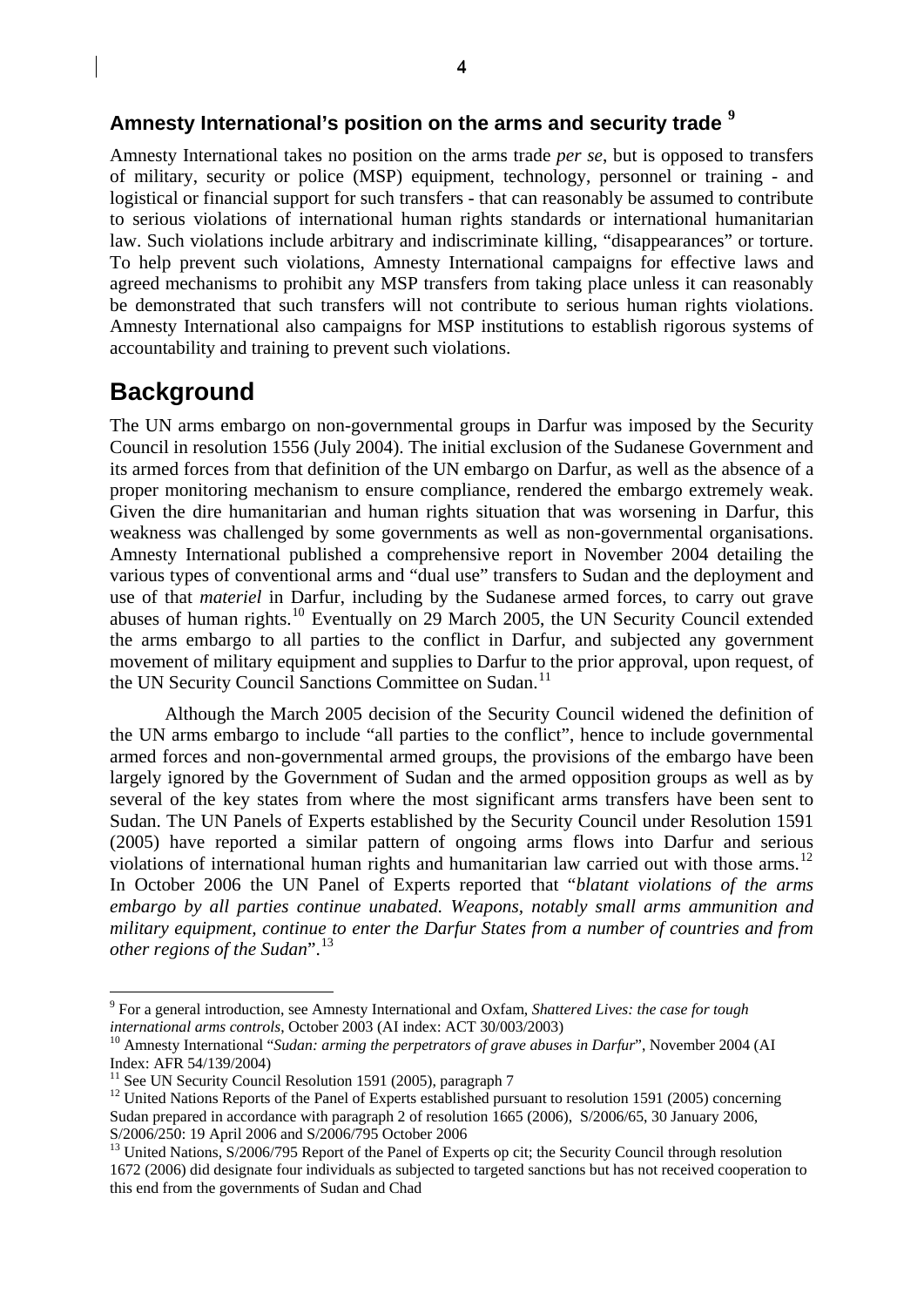5

<span id="page-4-0"></span>The UN Security Council has through its Sanctions Committee on Sudan continued to receive reports from the UN Panel of Experts of violations of the arms embargo and the use of such arms to commit human rights violations and abuses, but has not acted to implement the recommendations of the UN Panel to strengthen the UN arms embargo, including a call to apply the UN arms embargo to the whole of Sudan with certain exceptions, nor has the Sanctions Committee on Sudan always acted to name and shame those involved in the arming process. [14](#page-4-1) It appears that the Security Council's intention to deny arms to the *Janjawid*  militia, through the adoption of resolution 1556 (2004), was circumvented by the fact that many of the militias were already formally part of the Government security organs or were incorporated into those organs, especially the Popular Defence Force (PDF), the border intelligence guard, the central reserve police, the popular police and the nomadic police, after the adoption of the resolution.

## **Irresponsible arms transfers to Sudan**

When the Security Council imposed UN arms embargo on non-governmental groups in Darfur in July 2004, much discussion took place as to why the Government of Sudan had been excluded from the embargo because Sudan's armed forces were known to be arming and actively supporting the Janjawid militias and so this was rectified in March 2005 when the UN embargo was extended to all parties involved in the conflict in Darfur. Nevertheless, according to the latest official trade data<sup>[15](#page-4-2)</sup>, military and related equipment imported into Sudan was sent during 2005 from several countries. The official data from Sudan and the exporting countries may significantly underestimate the total quantity of military items transferred, but does give an indication of the scale and irresponsible nature of the international trade in arming Sudan, a country already awash with arms. The bulk was transferred from China and Russia, two Permanent Members of the Security Council. The governments of these supplier countries have been, or should have been, aware through the published and unpublished reports of the UN Panel of Experts to the UN Sanctions Committee on Sudan as well as the detailed report by Amnesty International published in November 2004<sup>[16](#page-4-3)</sup> that several types of military equipment including aircraft have been deployed by the Sudanese armed forces and militia for direct attacks on civilians and indiscriminate attacks in Darfur, as well as for logistical support for these attacks.

Sudan imported \$24 million worth of arms and ammunition from the People's Republic of China, as well as nearly \$57 million worth of parts and aircraft equipment and \$2 million worth of parts of helicopters and aeroplanes from China, according to the data from Sudan for 2005, the last available trade figures. During a meeting in Beijing, the Defence Minister of China reportedly told Sudan's joint chief of staff that military relations had been "*developing smoothly*" and said: "[*We*] *are willing to further develop military co-operation between our two countries in all areas*."[17](#page-4-4) The Chinese company AviChina Industry and Technology recently delivered six K-8 military training/attack aircraft to the Sudanese Air Force and a further six will follow soon, according to a military magazine.<sup>[18](#page-4-5)</sup> Beijing Aviation Science and Technology Co. (BASC), a subsidiary of the China Aviation Industry Corporation I (AVIC I), has announced on its website that it has developed and produced

<span id="page-4-1"></span><sup>&</sup>lt;sup>14</sup> See for example recommendations 2, 3, and 7 ( $S/2006/250$ );

<span id="page-4-2"></span><sup>&</sup>lt;sup>15</sup> United Nations COMTRADE trade data for the year 2005; unfortunately the COMTRADE data for 2006 is not yet available.

<span id="page-4-3"></span><sup>&</sup>lt;sup>16</sup> Amnesty International, November 2004, *op cit*<sup>17</sup> Financial Times, 4 April 2007

<span id="page-4-4"></span>

<span id="page-4-5"></span><sup>&</sup>lt;sup>18</sup> Air Forces Monthly, December 2006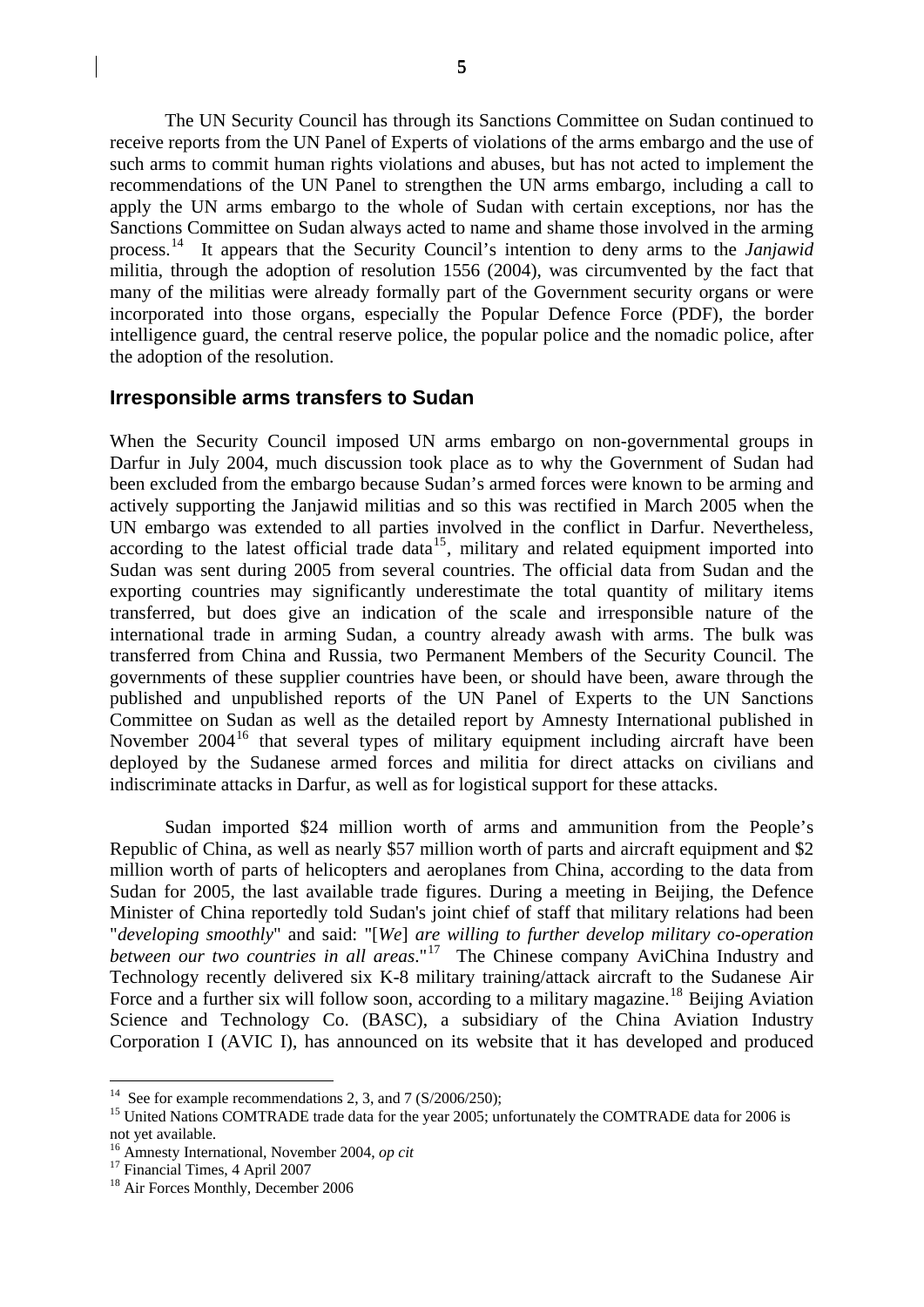flight simulators for Sudan for their K-8S jets.<sup>[19](#page-5-0)</sup> These simulators were delivered to the Sudan Air Force in [20](#page-5-1)05.<sup>20</sup> The K-8S is widely used as a basic training jet for fighter pilots. Some of the Sudanese Air Force fighter pilots will eventually graduate onto the NAMC Q-5 'Fantan' after undergoing basic training on the K-8S. The export version of the Q-5 is known as the A-5 'Fantan'.<sup>[21](#page-5-2)</sup> Amnesty International is concerned that the Sudan Air Force has transferred these jet bombers to Darfur (see photograph and details below) without authority from the UN Sanctions Committee and is highly likely to use these newly acquired jets, as it has other aircraft, and the acquisition of expertise to fly the jets supplied from China, for indiscriminate attacks in Darfur in violation of the UN arms embargo and international humanitarian law, thus also posing serious questions about the systems of accountability and training provided to the Sudan Air Force to ensure respect for that universal law.

In 2005, the Russian Federation exported to Sudan \$21 million worth of aircraft and associated equipment including spare parts and \$13.7 million of helicopters, adding to its substantial arms deliveries in previous years.<sup>[22](#page-5-3)</sup> The use of various types of military helicopters, particularly the Russian Mi-24 helicopter gunships acquired by the Sudan Air Force, to launch attacks in Darfur in which civilians are subjected to indiscriminate fire is of particular concern to Amnesty International, as outlined further below.

Belarus and Sudan signed military cooperation protocol on 15 June 2006 and have had close military ties for several years, particularly over the supply of armoured personnel carriers, the same type of which have been seen in Darfur in March 2007.<sup>[23](#page-5-4)</sup> On 26 May 2004, the government of Belarus reported that during 2003 it had exported nine BMP 2 military vehicles, 39 BRDM 2 military vehicles, 32 122mm guns, including howitzers, all of Russian origin to Sudan.<sup>[24](#page-5-5)</sup> As described below, Amnesty International is concerned that Belarussupplied armoured personnel carriers are now being deployed in Darfur by the Sudan armed forces and can be used like other military vehicles have been by the Sudanese armed forces to facilitate violations of human rights and humanitarian law in Darfur.

Additional quantities of arms and ammunition worth over \$650,000 were exported by Iran to Sudan in 2005 following a pattern of military equipment exports to Sudan over previous years, and in the same year Sudan imported aircraft from various other countries.<sup>[25](#page-5-6)</sup> Kuwait has reportedly discussed military cooperation with the government in Khartoum in November  $2006^{26}$  $2006^{26}$  $2006^{26}$  and a Kuwaiti small arms trader has run a sales agency in Khartoum. According to the data from Sudan, Egypt and the United Arab Emirates were sources of small quantities of arms to Sudan in  $2005.^{27}$  $2005.^{27}$  $2005.^{27}$  It is not know whether aircraft exports from Saudi Arabia and the United Arab Emirates included military of "dual use" aircraft.

<span id="page-5-0"></span><sup>19</sup> http://www.basc.com.cn/en/index.htm

<span id="page-5-1"></span><sup>&</sup>lt;sup>20</sup> http://www.basc.com.cn/en/product/K8S.htm<br><sup>21</sup> Janes Aircraft Recognition Guide, 2005<br><sup>22</sup> UN COMTRADE, *op cit* 

<span id="page-5-2"></span>

<span id="page-5-4"></span><span id="page-5-3"></span><sup>&</sup>lt;sup>23</sup> On the Belarus armoured personnel carriers (APCs), see Amnesty International, November 2004, *op cit*. The same type of APC was seen in Darfur in March 2007.

<sup>&</sup>lt;sup>24</sup> UN Register on Conventional Arms for 2004

<span id="page-5-6"></span><span id="page-5-5"></span><sup>&</sup>lt;sup>25</sup> UN COMTRADE, *op cit;* countries exporting aircraft parts to Sudan included Ukraine which exported a small quantity of spare parts in 2005 and has in the past been a source of parts for the Sudan Air Force fleet of

<span id="page-5-7"></span>Antonov aircraft which have been used in bombing and other military operations in Darfur;<br><sup>26</sup> On 24 November 2006, it was reported that the Kuwaiti Chief of Staff Air Marshall Fahd Al Amir led a delegation to Sudan to discuss military cooperation and as a guest of Sudan Chief of Staff General Hal Ahmad Al Jili visited Sudanese army bases; Middle East Newsline 28 November 2006

<span id="page-5-8"></span><sup>27</sup> COMTRADE, *op cit*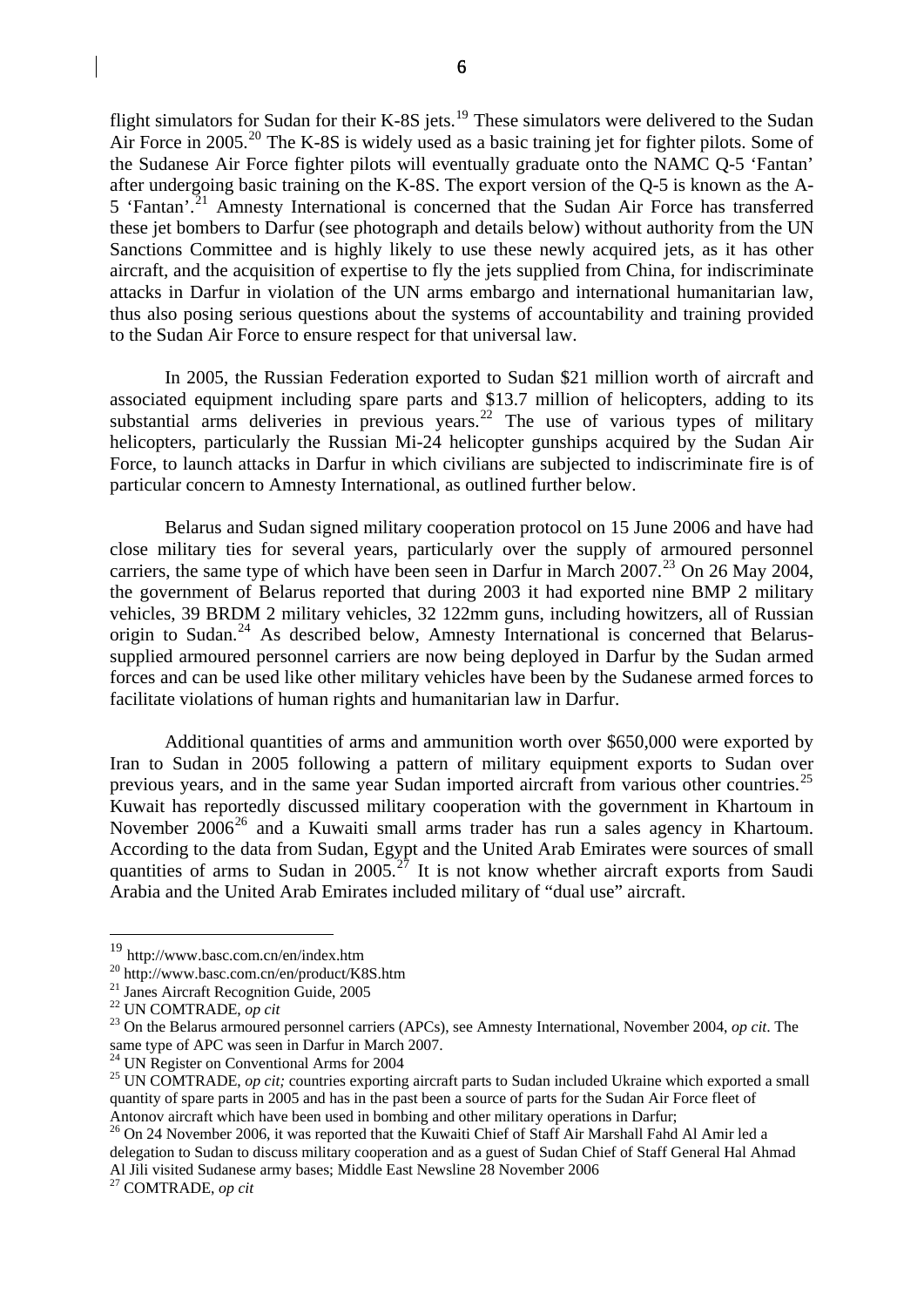While Amnesty International does not have credible reports that all such exports to Sudan of military and associated equipment or that the military cooperation activities with the Government of Sudan have contributed to serious violations of international human rights and humanitarian law in Darfur, currently that risk is significant. Amnesty International is therefore calling for a cessation of all transfers of military and security equipment to Sudan with certain exemptions to be authorised by the UN, as described below.

These international arms transfers are augmented by Sudan's domestic arms production. This relies to some extent on foreign inputs of components, special materials and expertise. The Sudanese Military Industrial Corporation continues to operate three military plants near Khartoum that produce ammunition, light infantry weapons, military vehicles and Sudanese versions of the T-55 tank, seen in Darfur, for the Sudanese armed forces.<sup>[28](#page-6-0)</sup>

Procurement of arms on the other side of the conflict in Darfur is even more shrouded in secrecy, but there have been numerous reports that armed opposition groups receive financial, political and other material support from neighbouring countries including the Libya, Chad and Eritrea.<sup>[29](#page-6-1)</sup> The UN Panel of Experts investigating compliance with the UN arms embargo on Darfur has alleged that the Government of Eritrea has provided arms, logistical support, military training and political support to the Justice and Equality Movement (JEM), the Sudan Liberation Army (SLA) and the various factions of these armed groups that have continued to commit grave abuses of human rights in Darfur. Observers of the African Union saw two convoys of trucks taking supplies across the Libya-Sudan border in July and August last year.<sup>[30](#page-6-2)</sup> It has not been altogether clear whether the ongoing supply of military and associated material to the armed opposition groups in Darfur emanating from Chad and the Libyan Arab Jamahiriya was the result of official policy of those governments or the independent actions of Government officials.

The Sudanese authorities have also allowed armed opposition groups from Chad that commit grave human rights abuses to operate from Darfur and these groups have obtained small arms and light weapons transferred to Darfur, including recent arms from China.<sup>[31](#page-6-3)</sup> For example, in June 2006 Amnesty International reported on the use of arms manufactured in China by Chadian members of the United Front for Democratic Change (*Front uni pour le changement démocratique au Tchad*, FUC), at that time operating as an armed opposition group from Darfur. The FUC has since joined the government of Chad. Members of that armed opposition group in early 2006 were photographed carrying QLZ87 35mm automatic grenade launchers outside the town of El Geneina in Western Darfur, Sudan, near the Chad border, on 28 February 2006.<sup>[32](#page-6-4)</sup>

<span id="page-6-0"></span><sup>&</sup>lt;sup>28</sup> Letter dated 30 January 2006 from the Chairman of the Security Council Committee established pursuant to resolution 1591 (2005) concerning Sudan addressed to the President of the Security Council, Arms production and procurement of military equipment, which states in paragraph 124 that: "*Over the last decade, Sudan has significantly increased its ability to produce its own light weapons and ammunition. According to well-informed sources, the Sudanese Military Industrial Corporation continues to operate three military plants near Khartoum that produce ammunition, light infantry weapons, military vehicles and Sudanese versions of the T-55 tank*". <sup>29</sup> See for example the reports of the UN Panel of Experts, S/2006/65, 30 January 2006, S/2006/250: 19 April 2006 and S/2006/795 October 2006., *op cit* 

<span id="page-6-1"></span>

<sup>&</sup>lt;sup>30</sup> Information from AU Observers, February 2007

<span id="page-6-3"></span><span id="page-6-2"></span><sup>31 §75,</sup> S/2006/795

<span id="page-6-4"></span><sup>32</sup> Amnesty International, "*People's Republic of China. Sustaining Conflict and Human Rights Abuses – The Flow of Arms Accelerates*", June 2006: p. 12.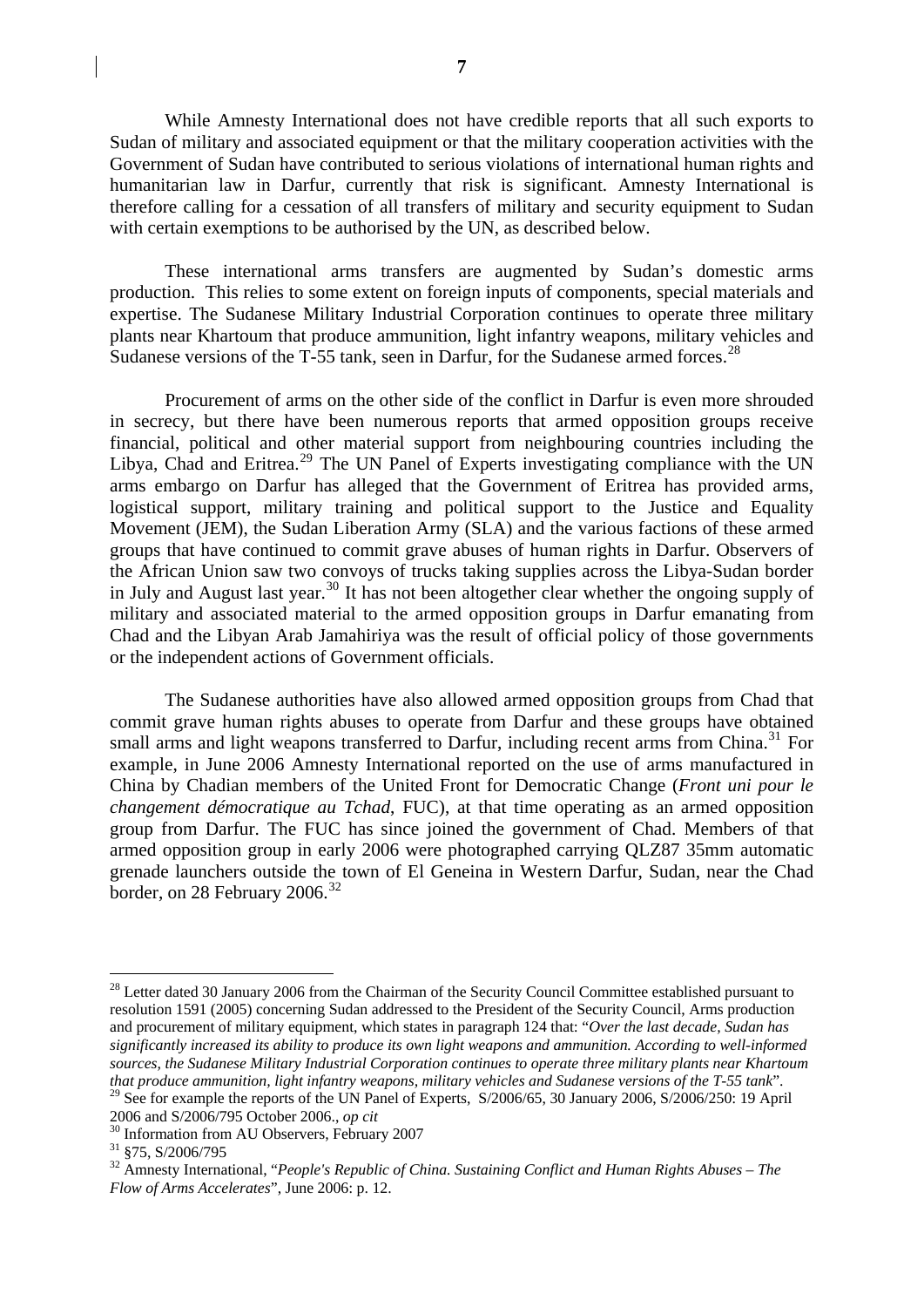<span id="page-7-0"></span>Governments of countries named in this report cannot have been unaware of reports of the serious violations of international human rights and humanitarian law by the Sudanese security forces, but they have nevertheless continued to allow military equipment to be sent to Sudan from their countries. The obligation of states not to participate in the internationally wrongful acts of another state is affirmed in Article 16 of the U.N. International Law Commission's *Articles on Responsibility of States for Internationally Wrongful Acts*, commended by the UN General Assembly in  $2001<sup>33</sup>$  $2001<sup>33</sup>$  $2001<sup>33</sup>$  in terms which reflect customary international law binding on all States, as follows:

"*A State which aids or assists another State in the commission of an internationally wrongful act by the latter is internationally responsible for doing so if:* 

*(a) that State does so with knowledge of the circumstances of the internationally wrongful act; and* 

*(b) the act would be internationally wrongful if committed by that State."* 

# **Continuing illicit flow of arms into Darfur**

Although it is difficult for independent observers to get close to events in Darfur, it is clear from the information available from credible sources that the continuing flow of arms, ammunition and related material into the states of North, South and West Darfur and the lack of accountability to the rule of law when using of such equipment are significant factors contributing to serious human rights violations and abuses. These factors also underpin the frequent violations of the UN arms embargo<sup>[34](#page-7-2)</sup> and those provisions limiting the movement of arms in the Cease Fire Agreements<sup>[35](#page-7-3)</sup> that apply to the Darfur region of Sudan.

A key aspect is that the Government of Sudan is routinely failing to seek approval from the UN Security Council's Sanctions Committee to move weapons, ammunition and other military *materiel* into Darfur and, as explained below, such unauthorised movements are in violation of Security Council Resolution 1591 yet continue unabated.<sup>[36](#page-7-4)</sup>

#### **Recent deployment of attack helicopters in Darfur**

 Recent detailed eyewitness accounts given to Amnesty International corroborate the continued presence of Mi-24 attack helicopters<sup>[37](#page-7-5)</sup> at Geneina, El Fasher and Nyala between January 2007 and March 2007. At Nyala one Mi-24 attack helicopter has been replaced by another in the period from January to March 2007- these two helicopter gunships had the registration numbers 925 and 926. (See Table 1 below)

Previously in January 2006, the United Nations Panel of Experts on Sudan had reported the redeployment by the Sudan Air Force of six Mi-24 attack helicopters to Darfur in

<span id="page-7-2"></span><span id="page-7-1"></span> $33$  General Assembly Resolution A/RES/56/83 of 12 December 2001<br> $34$  The UN arms embargo on non-governmental groups in Darfur was imposed by the Security Council in resolution 1556 (July 2004) and then strengthened by the Council in resolution 1591 (2005) to cover all parties to the conflict in Darfur.

<span id="page-7-3"></span><sup>&</sup>lt;sup>35</sup> Humanitarian Ceasefire Agreement, N'Djamena, 8 April 2004; Protocol on the Enhancement of the Security Situation in Darfur, Abuja, 9 November 2004; Darfur Peace Agreement, Abuja, 5 May 2006. (8/04/2004 and 09/11/2004 are resp. Annexures 1 and 5 of the Darfur Peace Agreement) 36 §15, S/2006/1045; §92, DPA Monitor, August 2006; §80, S/2006/795.

<span id="page-7-4"></span>

<span id="page-7-5"></span> $37$  The export version of the Mi-24 helicopter is known as the Mi-35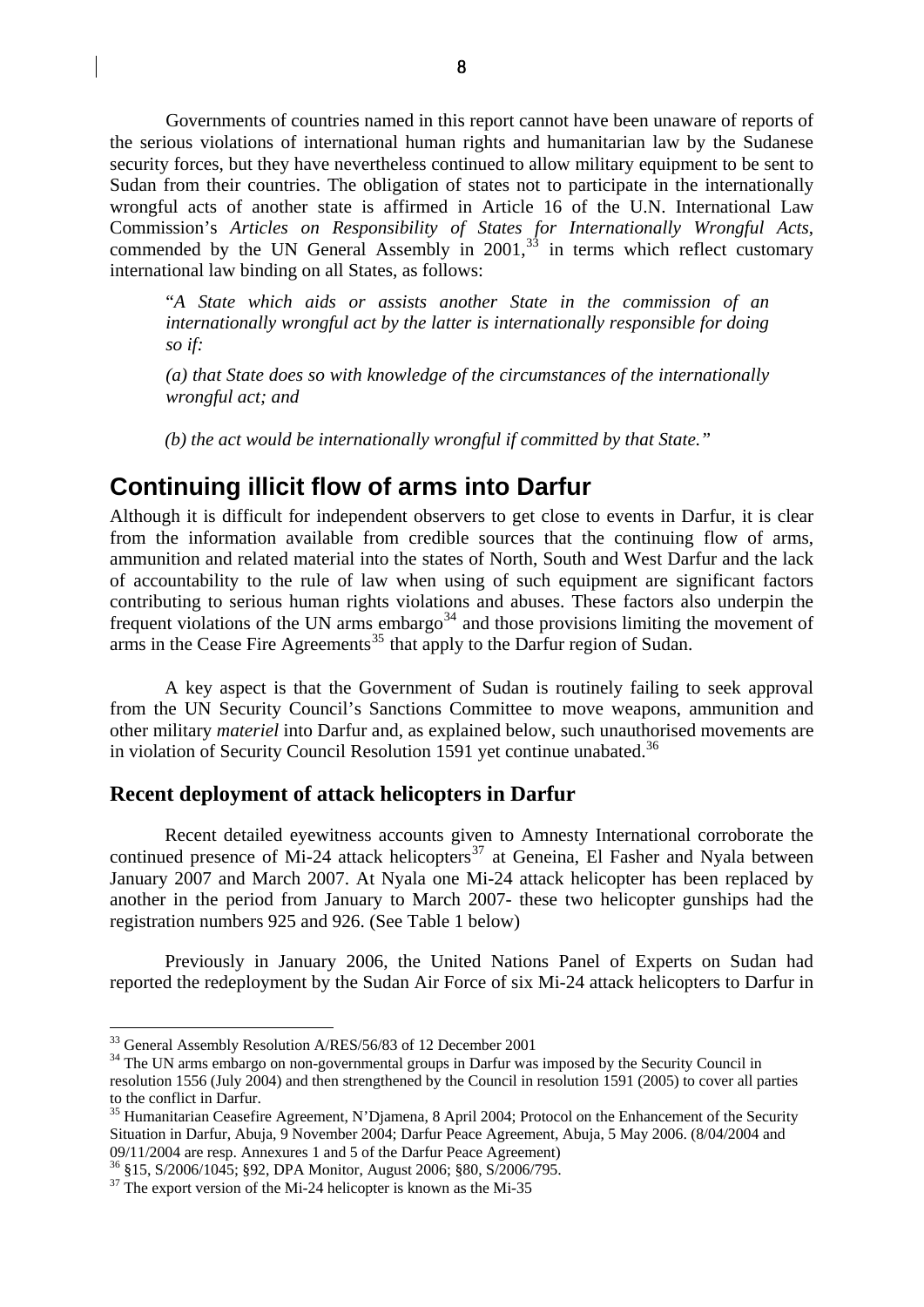violation of paragraph 7 of resolution 1591 (2005).<sup>[38](#page-8-0)</sup> Again in October 2006, the Panel of Experts expressed concern about the continued unauthorised presence of Mi-24 attack helicopters at three capitals of the Darfur region, Al Geneina, Nyala and El Fasher.<sup>[39](#page-8-1)</sup>



*An Mi-24 attack helicopter (reg. n° 928) at Nyala airport in Darfur, March 2007 (copyright AI)* 

| <b>Place</b> | Date             | Type     | Amount | Reg. number   |
|--------------|------------------|----------|--------|---------------|
| El Fasher    | January 2007     | $Mi-24P$ |        | Unknown       |
| El Geneina   | January 2007     | $Mi-24P$ |        | 927, 931, 935 |
| El Geneina   | Mid-March 2007   | $Mi-24P$ |        | 927, 931, 935 |
| <b>Nyala</b> | January 2007     | $Mi-24P$ |        | 926, 928, 929 |
| Nyala        | Early March 2007 | $Mi-24P$ |        | 925, 928, 929 |
| Nvala        | Mid-March 2007   | $Mi-24P$ |        | 928           |

**Table 1. Deployment of Mi-24 attack helicopters in Darfur.** 

It is a matter of international concern that for several years the Sudan Air Force has used this type of attack helicopter for operations during *Janjawid* indiscriminate attacks on villages in Al Darfur.<sup>[40](#page-8-2)</sup> For example, on 15 November 2006, soldiers of the Sudanese armed forces and armed militia, supported by helicopter gunships, attacked several villages in the Birmaza area, killing at least three civilians, torching dozens of houses and destroying four relief halls of an international non-governmental organization.<sup>[41](#page-8-3)</sup> Given the previous pattern of indiscriminate attacks over the past four years and the fact that the Government of Sudan still refuses to

<span id="page-8-0"></span><sup>38</sup> UN Panel report of 30 January 2006 (S/2006/65)

<span id="page-8-1"></span><sup>&</sup>lt;sup>39</sup> At El Geneina on 3 August 2006 the UN Panel had spotted attack helicopters with the following numbers:

<sup>918, 929</sup> and 930 – see UN Panel report of 3 October 2006 (S/2006/795: §87).

<span id="page-8-3"></span><span id="page-8-2"></span><sup>&</sup>lt;sup>40</sup> Brian Steidle mentions gunship attacks on the following villages: Labado, Hamada, Amikasar. The United Nations refers to attacks with gunships in the Birmiza area (§3, S/2007/104), the Adilya area (§4, S/2007/104), in Sayah, Gubba, Hashaba and Anka (§4, S/2007/104), Abu Hamra (§195-200, §266-267, S/2006/65). See also Amnesty International, November 2004, op cit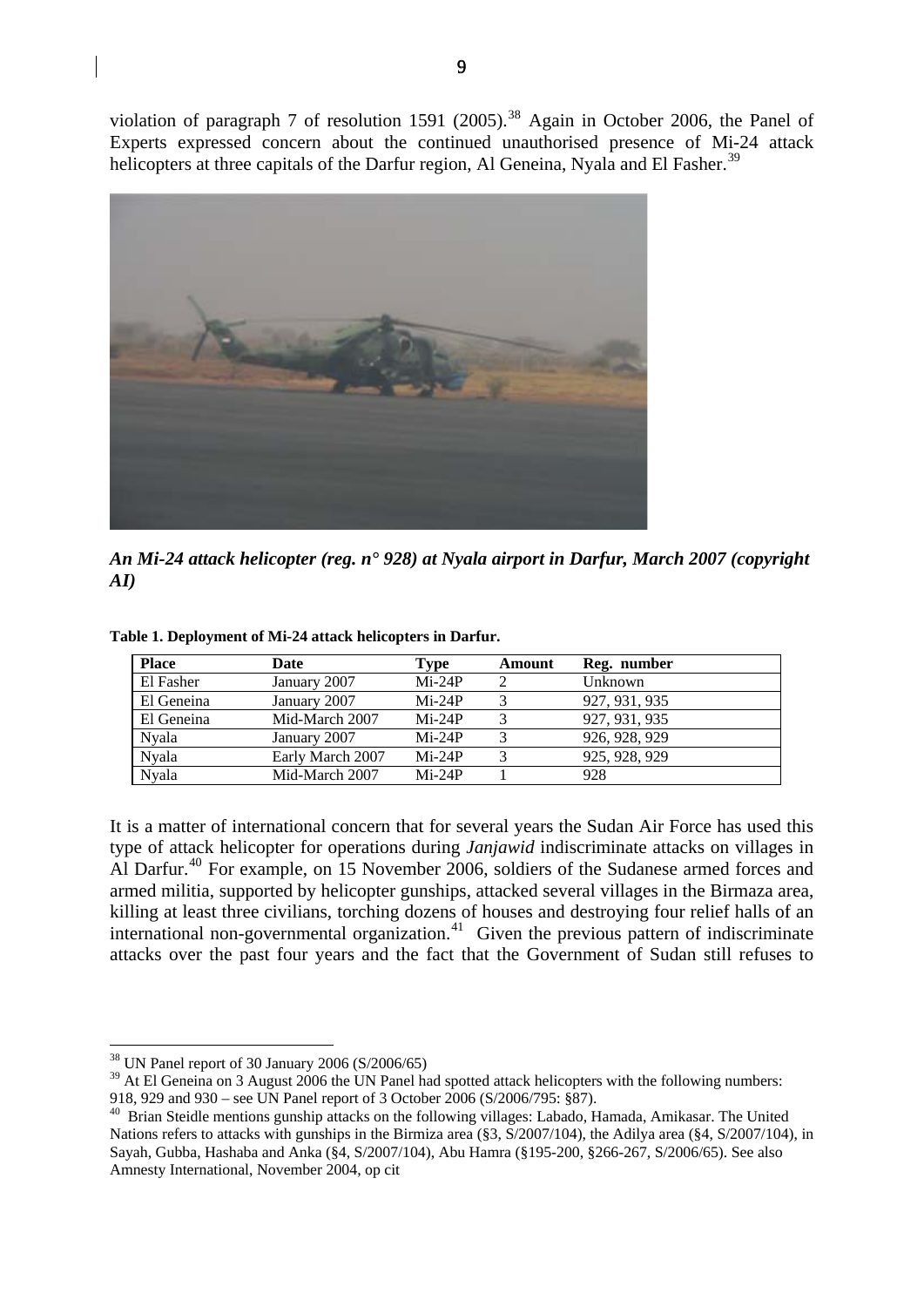<span id="page-9-0"></span>recognise the authority of the UN Sanctions Committee to move such weapons into Darfur, there remains danger of further such indiscriminate attacks.<sup>[42](#page-9-1)</sup>

The type of armaments used in such helicopter gunship attacks has been described by Brian Steidle, a military observer for the African Union in Darfur<sup>[43](#page-9-2)</sup> between September 2004 and February 2005, who gave the following eyewitness account before the U.S. House Subcommittee on Africa:

"*Evidence of Government support: A helicopter gunship flying over the village of Labado after just recently firing. This village, as I mentioned before and showed the photograph, is no longer there. They deny that they use these. Here is a closer-up picture of one. We can see the Sudanese flag on the tail. Impacts from the rockets that they use on these villages and the shrapnel from the rockets that fired from the gunship. And this is flashettes, a flashette rocket. Each gunship carries about four rocket pods, each rocket pod, about 20 rockets; and in each rocket, about 500 of these little flashettes, which is a small nail. It comes out like a shotgun round, and it is not used against military targets. It is not used against trucks or buildings. This is used only against people, to kill or to maim people, and they use this almost exclusively.*"[44](#page-9-3)

#### **Deployment of ground attack fighter jets in Darfur**

The Sudan Air Force has also been conducting a pattern of indiscriminate aerial bombings of villages in Darfur and eastern Chad using ground attack jet fighters and Antonov planes. In February 2007, the UN Secretary General appealed for a stop to this practice: "*In their ongoing efforts to flush out non-signatory combatants, the Government of the Sudan intensified aerial bombardment of non-signatory forces positions, including civilian targets… I am distressed by the deteriorating humanitarian and security situation on the ground. All parties must cease violent attacks on civilians. I particularly deplore the aerial bombings by Sudanese Government forces, which have expanded to new areas since 16 January, resulting in more civilian casualties and suffering*."[45](#page-9-4)

Between January 2007 and March 2007, Chinese A-5 'Fantan' jet fighters were seen parked at Nyala airport (see [Table 2](#page-10-0) below). These aircraft are specifically designed to be used for ground attack operations. In early March a large bomb and some green ammunition boxes were seen next to the jets.<sup>[46](#page-9-5)</sup> In March 2007, a third A-5 'Fantan' jet (reg. number 410)

<span id="page-9-1"></span> $42$  For example, on 21 and 22 April 2007, there were several unconfirmed reports of Sudan Air Force aerial bombing and attacks on the village of Jemmeiza in North Darfur by the Sudan armed forces using two helicopters and two Antonov planes in which it was claimed that 26 civilians were killed, including pregnant women; UNMIS Media Monitoring Report, 22/04/2007, Sudan Tribune 22 April 2007, *Agence France Presse*, 19 April 2007, Reuters 19 April 2007; Amnesty International has not been able to confirm these civilian casualties.

<span id="page-9-2"></span><sup>&</sup>lt;sup>43</sup> Brian Steidle spent a total of 13 months in Sudan between 2003 and Feb 2005.

<span id="page-9-3"></span><sup>44</sup> Statement of Brian Steidle, in: "A Global Review of Human Rights: Examining the State Department's 2004 Annual Report", Hearing before the Subcommittee on Africa, Global Human Rights and International Operations of the Committee on International Relations of the House of Representatives, 17 March 2005, Serial N° 109-35: p. 79.

<sup>&</sup>lt;sup>45</sup> Monthly report of the Secretary-General on Darfur, 23 February 2007, S/2007/104

<span id="page-9-5"></span><span id="page-9-4"></span><sup>46</sup> Ibid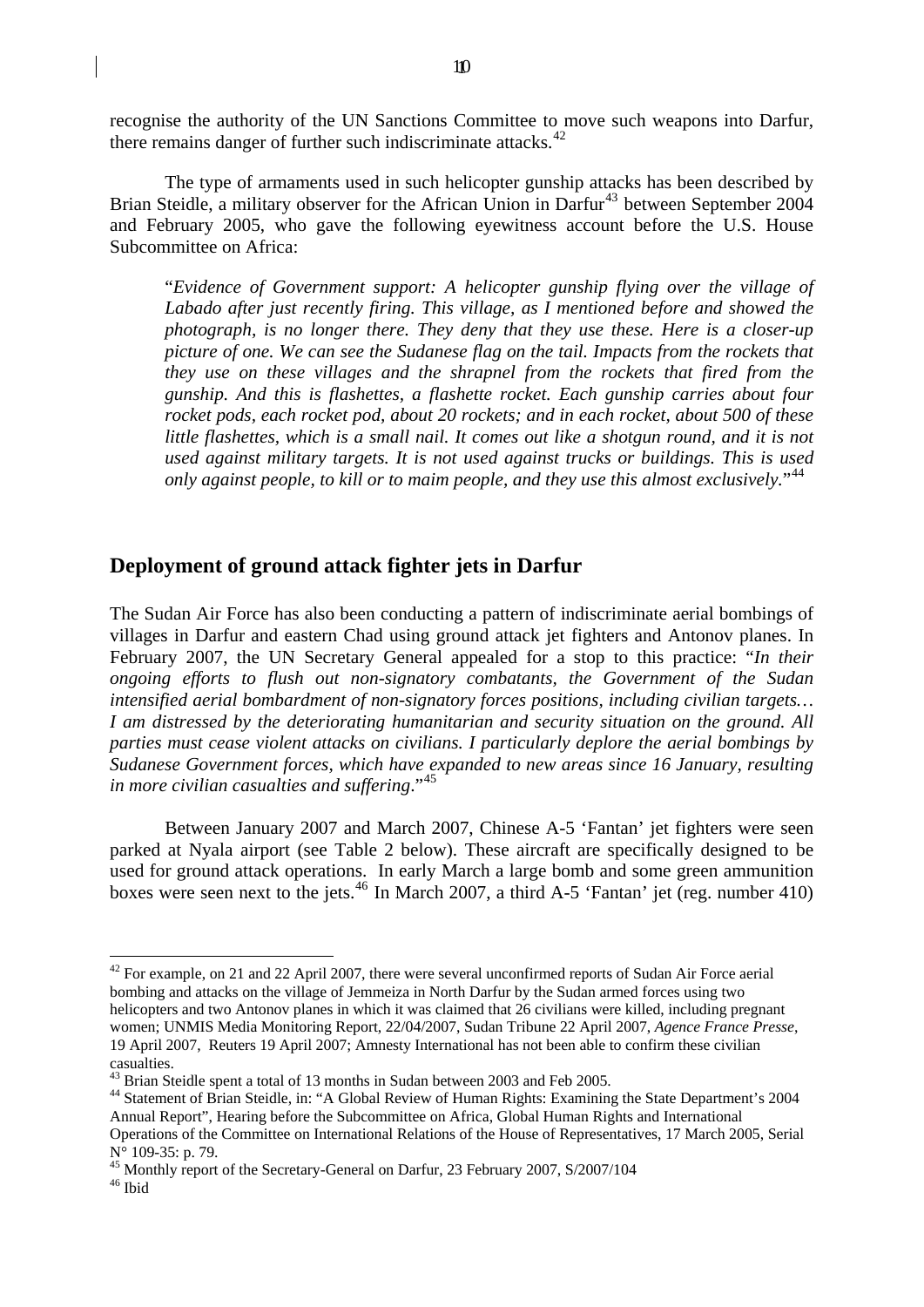was seen at Nyala airport. An Antonov military plane was also seen at various places in Darfur between January and March 2007 (see below).

| <b>Place</b> | Date             | Tvpe      | Amount | Reg. Number   |
|--------------|------------------|-----------|--------|---------------|
| Nvala        | January 2007     | O5 Fantan |        | 402, 403      |
| Nvala        | Early March 2007 | O5 Fantan |        | 402, 403, 410 |
| Nvala        | Mid March 2007   | O5 Fantan |        | Unknown       |
| Nvala        | Late March       | O5 Fantan |        | 402, 403, 410 |

<span id="page-10-0"></span>**Table 2: Fantan jet bombers in Nyala** 



*Chinese A5 Fantan jet bombers at Nyala in Darfur, early March 2007 (copyright AI)* 

The United Nations Mission in Sudan (UNMIS) reported that January 2007 "*was marked by ground attacks by GoS [*Government of Sudan*] forces and armed militia as well as aerial bombardments by the Sudanese Air Force of suspected rebel factions.*"[47](#page-10-1) New displacements of villagers towards IDP camps continued relentlessly through January as a result of Sudanese armed forces and associated militia attacks as well as attacks by fighters of the SLA-MM (Minni Minawi) faction - especially in North Darfur where there were reports of Sudan Air Force aerial bombings in many locations - and attacks and intimidation by *Janjawid* militias.<sup>[48](#page-10-2)</sup> Attacks on villages in the Sudanese state of West Darfur in January 2007 forced up to 5,000 people to flee their homes and seek refuge in two camps around El Geneina, according to a non-governmental organisation, Medair-Switzerland.<sup>[49](#page-10-3)</sup>

On 22 March 2007, a plane described by witnesses as a Sudanese Antonov, bombed areas north and south of the north-eastern Chadian town of Bahai. The air strikes included the area around Lake Cariari, several kilometres from the Oure Cassoni refugee camp. Oure

<span id="page-10-1"></span><sup>&</sup>lt;sup>47</sup> The DPA Monitor, January/February 2007: p. 8.<br><sup>48</sup> "Sudan Humanitarian Overview 1-31 January 2007", OCHA, Vol. 3, Issue 1

<span id="page-10-3"></span><span id="page-10-2"></span><sup>&</sup>lt;sup>49</sup> About 500 households were reported to have arrived in Ardamatta Camp, and another 300 in Durti Camp, having fled their homes with very little during the peak of the cold season. See http://www.irinnews.org/report.asp?ReportID=57179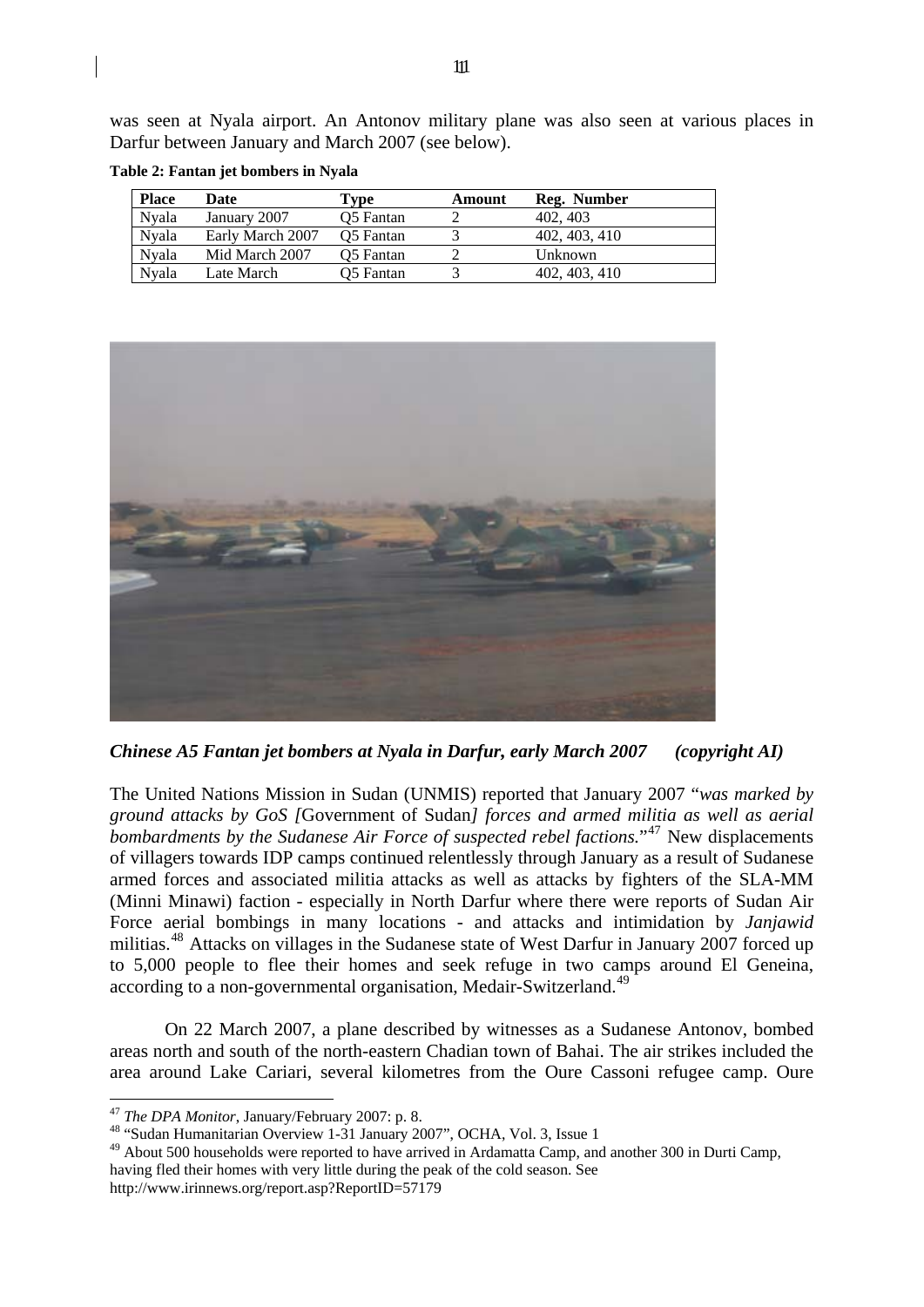<span id="page-11-0"></span>Cassoni hosts nearly 27,000 Sudanese refugees. While no refugees were injured, several Chadian civilians and two humanitarian workers from an international NGO were wounded. This is not the first time that air strikes have occurred near Oure Cassoni, which is only 5 km from the Sudanese border. Air strikes were reported over a two-day period in early January 2007 and in October 2006. UNHCR has been seeking agreement from the refugees and Chadian authorities to move the camp further from the border. $50$ 

Deim Bishara village in Southern Darfur was attacked during late December 2006 by Arab militia ground forces that were supported by aerial bombardments from an Antonov aircraft. AU investigators confirmed that, apart from some combatants killed, 16 civilians were injured in the attacks. On 5 and 6 December, Government aircraft bombarded Shagbuba with ground support from armed militia and killed five civilians.<sup>[51](#page-11-2)</sup>

#### **Sudanese authorities disguising military aircraft in Darfur**

In their previous reports the UN Panel of Experts expressed concern about the use of white aircraft by the Government of Sudan.[52](#page-11-3) The Government of Sudan has stated that "*it does not have any white fixed-wing aircraft and that all its aircraft bear logos or emblems… however, the Government did admit to using white helicopters for the transport of officials and tribal*  leaders attending reconciliation meetings, but not for any military purposes."<sup>[53](#page-11-4)</sup> The UN Panel of experts reported to have documentary evidence of the existence of such aircraft, one aircraft an Antonov-26 with military registration number 7705 (additional marking: -26563) and another Antonov-26 bearing registration number  $ST-ZZZ^{54}$  $ST-ZZZ^{54}$  $ST-ZZZ^{54}$ . The Panel concluded in its October 2006 report that the Government of the Sudan "*is in possession of white aircraft but gave false and misleading information to the United Nations*"[55](#page-11-6) and "*continues to use unmarked white fixed-wing aircraft for aerial reconnaissance missions and hostile or offensive military overflights.*"[56](#page-11-7)

Amnesty International has recently received eyewitness reports that the all-white Antonov-26 with Sudanese Air Force registration number 7705 is still operating in Darfur. It was spotted at several locations in Darfur including the airports at El Geneina and Nyala between January 2007 and March 2007. Early March 2007 this Antonov-26 aircraft (reg. n° 7705) was spotted at El Fasher parked near an assortment of bombs. The aircraft with registration number ST-ZZZ has also been spotted at various locations between January and March 2007.

There appear to be three planes with this registration number. An all-white Antonov-26 with registration number 'ST-ZZZ' and the markings 'SAF' on the nose (Sudanese Air Force) was seen at El Fasher (see photograph below) and at Nyala between January and March 2007. Additionally an Antonov-26 with white fuselage and a blue tail and also using registration number 'ST-ZZZ' was seen on the Khartoum apron in January and mid-March 2007. Finally, in August 2006 an Antonov-26 also bearing registration number 'ST-ZZZ'

<span id="page-11-1"></span><sup>&</sup>lt;sup>50</sup> "Chad: Air strikes and armed raids underscore UNHCR concern for camp security, UNHCR Briefing Notes, 27 March 2007

<span id="page-11-2"></span> $^{\rm 51}$  Ibid.

<span id="page-11-3"></span><sup>&</sup>lt;sup>52</sup>See for instance S/2006/795:  $8205 - 213$ . According to article 24 subsection 266 (i) of the Darfur Peace Agreement, it is prohibited by the parties "to disguise its equipment, personnel or activities as those of AMIS, United Nations agencies, the International Committee of the Red Cross/Red Crescent or any other similar organization".

<span id="page-11-4"></span><sup>53</sup>S/2006/795: §206.

<span id="page-11-5"></span><sup>54</sup>S/2006/795: §207-208.

<span id="page-11-6"></span><sup>&</sup>lt;sup>55</sup>S/2006/795: §209.

<span id="page-11-7"></span><sup>56</sup>S/2006/795: §213.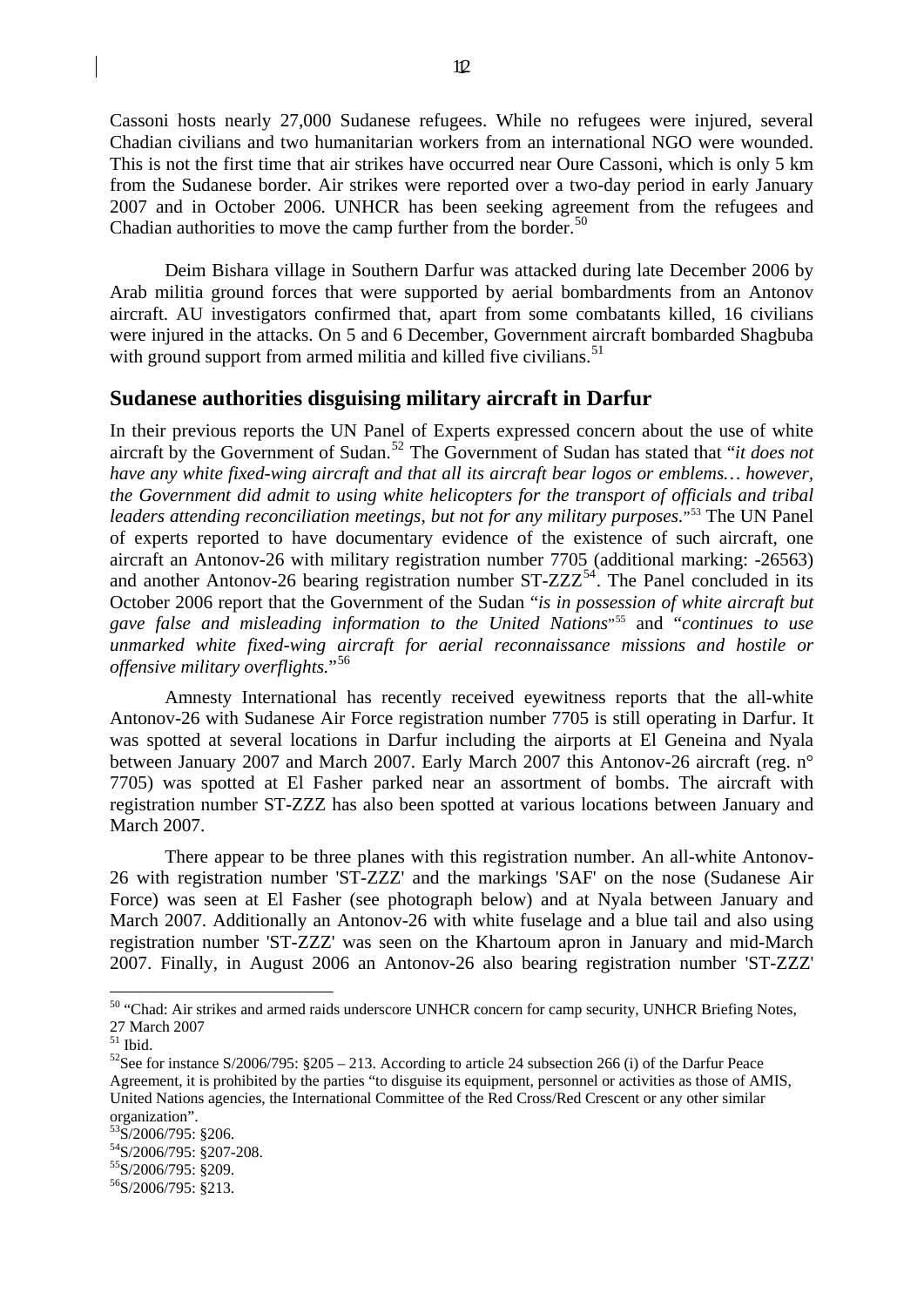crash-landed at El Fasher airport after unconfirmed bombing missions in Darfur.<sup>[57](#page-12-0)</sup> One of its engines had been destroyed.<sup>[58](#page-12-1)</sup> This aircraft has been parked off the runway at El Fasher since it crash landed.



*This Antonov-26 ('ST-ZZZ') aircraft was spotted at various places in Darfur between January and March 2007 and parked here at Nyala, late March 2007 (copyright AI)* 

In addition, Amnesty International has credible reports that all-white Mi-171 transport helicopters of the Sudanese Air Force with no logos or emblems have been spotted at Nyala airport between January and March 2007 (using the registration number 533), and El Fasher in March 2007 (using the registration number 528). The Sudanese Air Force has similar transport helicopters at other places which do carry logos or emblems.[59](#page-12-2) The United Nations also recently reported the use of all white helicopters by the Sudanese Air Force in Southern Sudan in contravention of a Ceasefire Joint Military Commission decision.<sup>[60](#page-12-3)</sup>

The use of all white aircraft and helicopters by the government of Sudan in Darfur is, *prima facie*, in violation of applicable norms of international humanitarian law. White aircraft and helicopters are generally used for the activities of the UN, AMIS and other humanitarian agencies, including notably the delivery of humanitarian aid. As mentioned in the Panel of Experts report of October 2006, the use of white aircraft "poses a grave threat to humanitarian agencies, the United Nations and AMIS operating in the Darfur region. This could lead to misidentification and possible engagement of aircraft by rebel forces." [61](#page-12-4) Sudan is obliged under international humanitarian law to take all precautionary measures to avoid losses of civilian lives and damage to civilian objects.

<span id="page-12-0"></span><sup>57</sup> S/2006/795, 3 October 2006, annex 3

<span id="page-12-1"></span><sup>58</sup>http://aviation-safety.net/database/record.php?id=20060807-0&lang=en.

<span id="page-12-2"></span><sup>&</sup>lt;sup>59</sup> For instance at Khartoum International airport an all white Mi-171 helicopter (registration number 531) with Sudanese flag on tail was seen.

<span id="page-12-3"></span><sup>60 §259,</sup> CPA Monitor, October 2006.

<span id="page-12-4"></span><sup>61</sup> S/2006/795, paragraph 205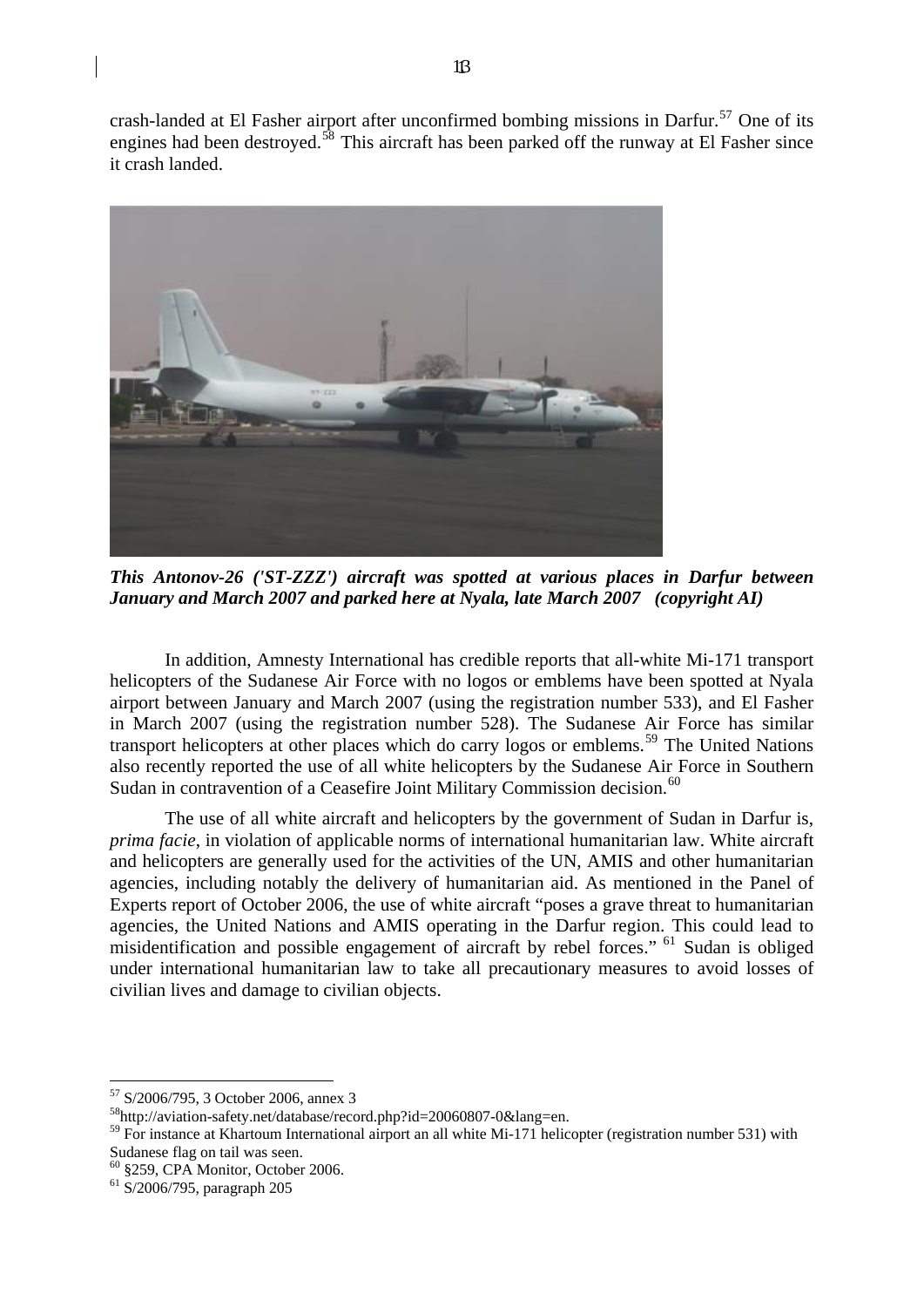## <span id="page-13-0"></span>**Delivery and use of small arms and ammunition by the Sudanese Government in Darfur**

At El Geneina airport between December and March 2007, witnesses observed five flights by Antonov aircraft operated by local Sudanese companies offloading cargoes of small arms and ammunition. At least one of the consignments of small arms and ammunition was reportedly destined for the Chadian armed opposition. Such fresh government supplies of small arms and ammunition to Darfur are fuelling further attacks on civilians and gross human rights violations and abuse, including by the Sudan Government-backed militia known as *Janjawid* who have been issued with assault rifles by the Government.

 Government forces' and militia armed attacks on humanitarian personnel occurred during early 2007. On 7 February 2007, three commercial trucks transporting relief supplies were attacked on three separate occasions on the route between Kabkabiya and El Fasher in North Darfur. While no relief items were stolen, each time the attackers sexually assaulted female and physically assaulted male passengers. On 11 February, three armed men forcefully entered an NGO clinic in Mornei, West Darfur, at night, gathered all the patients and threatened their lives. On 17 February, some armed men believed to be militiamen entered Krinding II camp near Geneina and burnt one shelter. When some IDPs left their huts and protested, one of them was shot in the head and killed instantly.<sup>[62](#page-13-1)</sup>

 On 9 December 2006, armed men on horseback attacked a commercial vehicle convoy carrying people and medical and other supplies near Runju Runju in the Sirba area of Western Darfur. The truck was hit by a rocket-propelled grenade, and the people in the truck were shot at by the horsemen. Thirty-one civilians, including five school teachers, were killed in the attack.<sup>[63](#page-13-2)</sup> On 18 November, armed forces of the Government of the Sudan and armed militia attacked and burned a significant portion of the village of Buli in Western Darfur, where more than 10,000 internally displaced persons had found refuge, and looted several villages between Rowata and Bul Bul in Western Darfur. Dozens of civilians were killed and thousands displaced in the attacks.<sup>[64](#page-13-3)</sup>

## **Supplies of weapons used in attacks in eastern Chad by armed groups operating from Darfur**

The *Janjawid* militias who in recent years have laid to waste vast areas of western Sudan, form the backbone of the armed groups who are killing, tormenting and displacing civilians from targeted ethnic groups such as the Dajo and the Masalit in eastern Chad. The aim of the attacks appears to be to clear vast areas of communities primarily identified by the Janjawid as "African" rather than "Arab", and to drive them further from the border with Sudan.<sup>[65](#page-13-4)</sup>

The pattern of displacement, massacres and abuse in Darfur has over-spilled the border areas of Sudan and there is a continuing precarious situation for over 2 million people living in aid camps along the border. All along Chad's eastern border with Sudan, *Janjawid* incursions have been clearing the land of members of communities such as the Dajo, Mobeh,

<sup>&</sup>lt;sup>62</sup> "Sudan Humanitarian Overview 1-28 February 2007", OCHA, Vol. 3, Issue 2

<span id="page-13-2"></span><span id="page-13-1"></span><sup>63</sup> Ibid

<span id="page-13-3"></span><sup>64</sup> Ibid

<span id="page-13-4"></span><sup>65</sup> Amnesty International, "*Chad: 'are we citizens of this country' - Civilians in Chad unprotected from Janjawid attacks*", AI Index: AFR 20/001/2007, 29 January 2007; Overwhelmingly, the attacks on civilians in Chad have been carried out by a loose coalition, based on common ethnicity, of Sudan government-backed militia who cross over from Darfur and local Chadian Arab groups. They are frequently joined by Chadian African ethnic groups such as the Mimi and Wadai, who live among the Dajo and other groups targeted for attack. Attackers from this alliance are invariably termed Janjawid by the survivors.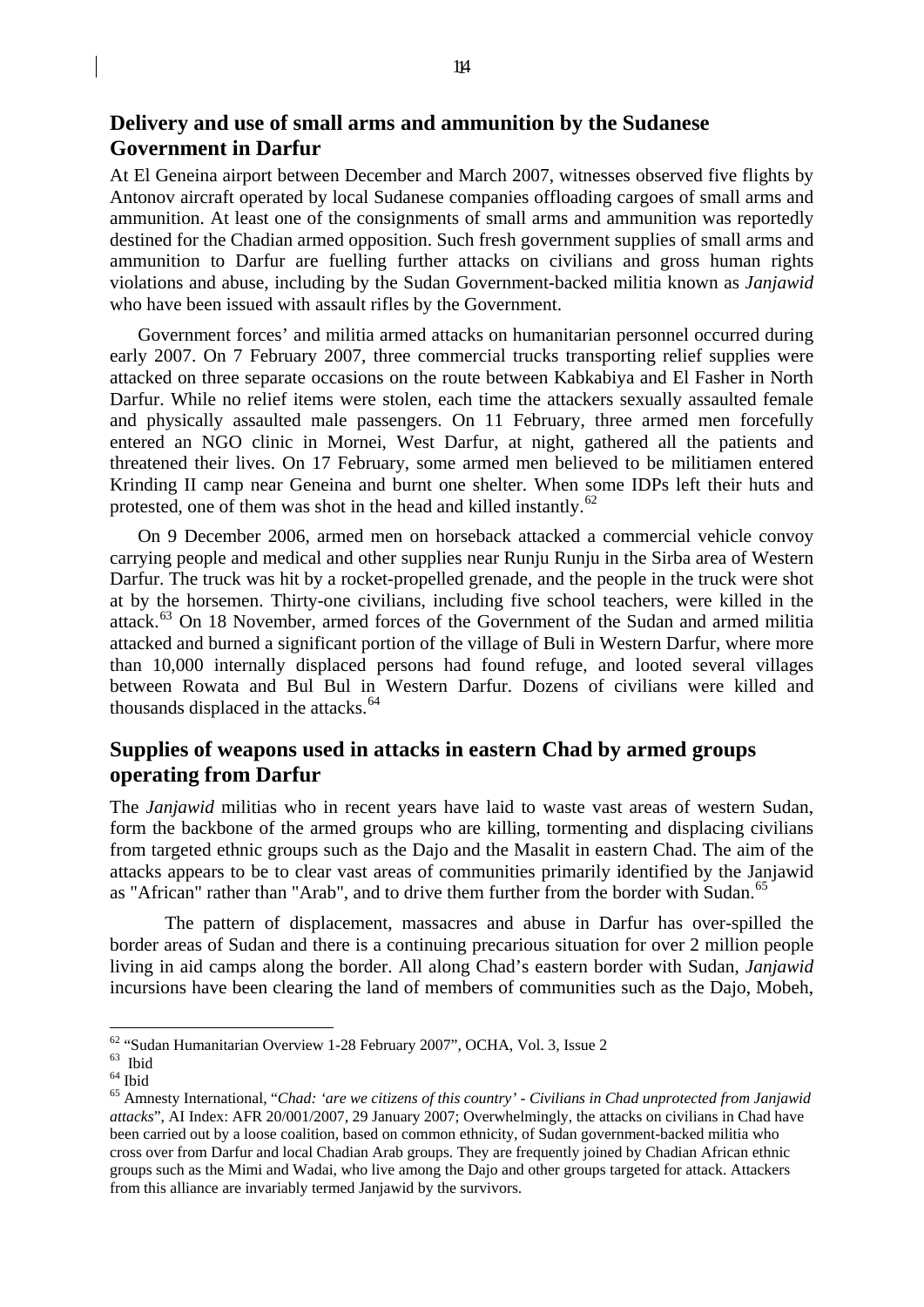<span id="page-14-0"></span>Masalit, Kajaksa and other groups, forcibly displacing approximately 120,000 people.<sup>[66](#page-14-1)</sup> Although such incursions have occurred at least since 2003, they became far more intensive, serious and abusive in late 2005 as relations between the Sudan and Chad governments deteriorated and intensified again in late 2006 and early 2007. The government of Chad, in the face of such atrocities committed on its soil, has failed to protect the civilian population from Janjawid attacks. Officials have admitted as much to Amnesty International. By withdrawing and withholding troops from the Chad/Sudan border to fortify its positions against attacks from Chadian rebels, the Chad government left the civilian population unprotected from Janjawid and Chadian rebel attacks. The security vacuum created is leading to increased militarization as communities arm and form community defence militias. The Sudanese government has taken no action either to stop the attacks or to control and disarm the *Janjawid*. The Sudanese forces do not effectively patrol the country's border or make any efforts either to intercept or pursue the *Janjawid* whose fighters wear uniforms similar to those of the Sudanese army and have been found to be carrying identity cards showing them to be members of Sudanese paramilitary forces. Their raids often coincide with the attacks made against the government of Chad by Chadian armed groups based in Sudan, when the *Janjawid* take advantage of the absence of Chadian government troops to attack defenceless civilians in the border areas.

Amnesty International also has reason to believe that at least some Kalashnikov assault rifles in the hands of the *Janjawid* militia are new weapons. In mid 2006, an Amnesty International team visiting Djimeze in eastern Chad near the border with Sudan found the town abandoned with no sign of life. The haste of the departure was clearly visible with only essential things taken. Eye witnesses from other villages showed Amnesty International how the *Janjawid* militia had carried out the ambush in April 2006. They showed eight places where bodies, including those of infants, had been buried and the smell of putrefaction released from at least two bodies that had been dug up. A skull at the exterior one of the graves and a foot at the exterior one of a collective pit where seven persons had been buried were visible, while the pants of the person were still intact. Around these pits, a pair of sandals that belonged to one of the persons that he had buried, a 45 years old father of three children. "*The bodies had not yet decomposed. We buried them fifty centimetres deep. Heavy rains and dogs are the reason why the two bodies could be dug up. Among the people that I buried I recognised my cousins and my son-in-law*," said one local villager.

Some cartridges were still visible at the sight of the massacre, showing how the persons had been killed in this place, and some arrows, assegais and amulets were also littered on the ground. An analysis of the cartridges carried out for Amnesty International shows that these were fired using Kalashnikov assault rifles, including one in very good and new condition even though the cartridges were generally old and of mixed origin, originally from China, the old East Germany and Eastern Europe, so likely to have been recycled through other government surplus stocks.

## **Military and paramilitary vehicles used to facilitate serious human rights abuses**

Grave human rights violations have been committed by the Sudanese army and by officials of the Government of Sudan Police Service using 4-wheeled drive vehicles with 12.7 mm machine guns mounted on the back. Sudanese and Chadian armed opposition groups also use such vehicles in the commission of human rights abuses.

<span id="page-14-1"></span><sup>66</sup> Amnesty International, "*Chad/Sudan: sowing the seeds of Darfur*", June 2006 (AI Index: AFR 20/006/2006)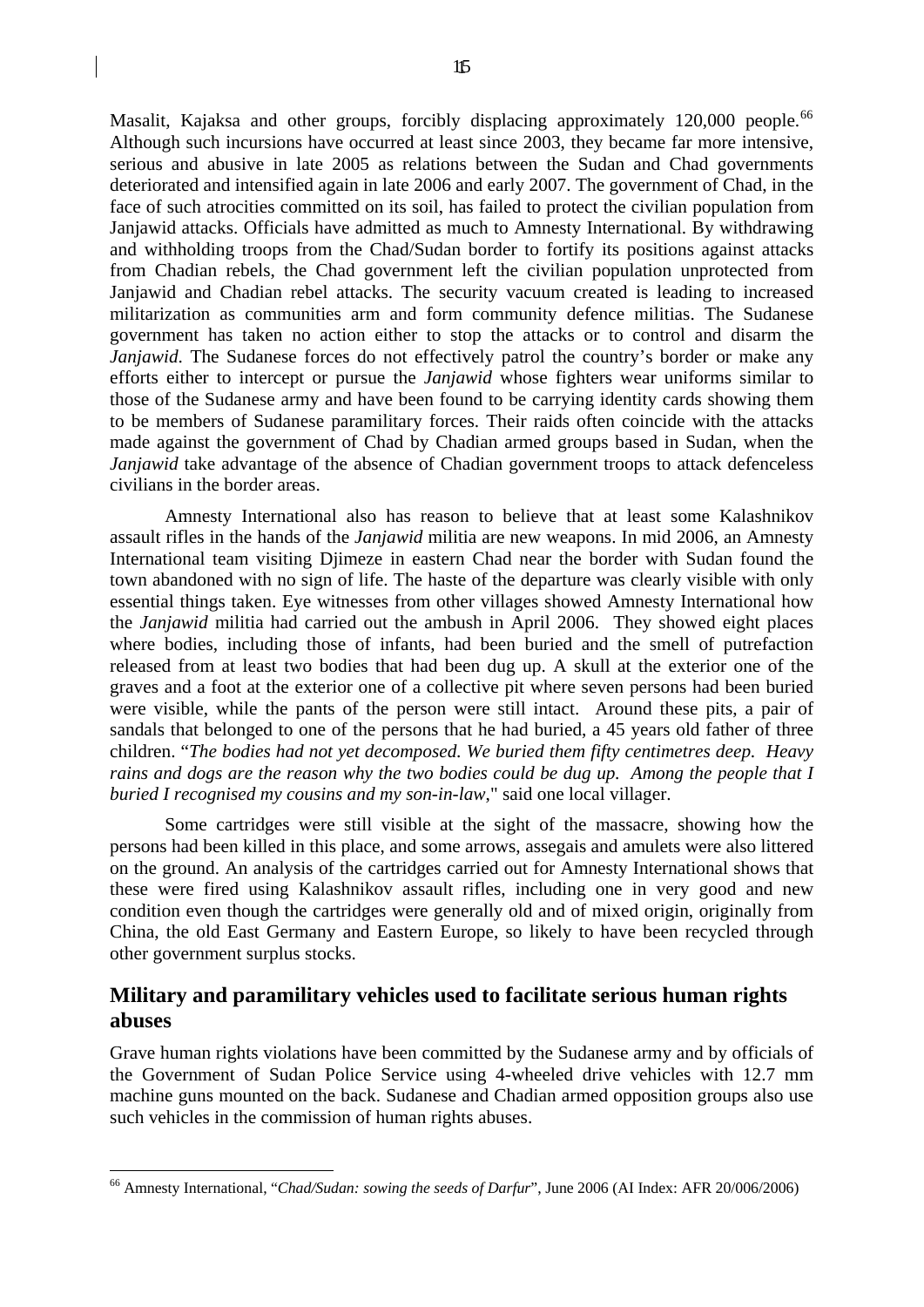Amnesty International has previously reported that "*in many testimonies collected by Amnesty International delegates, it is reported that army vehicles accompanied Janjawid militias during their ground attacks on villages in Darfur; frequently the Janjawid also arrived in Land Cruisers. The government vehicles are reportedly used to carry soldiers and heavy weapons, as well as to provide active support when they have weapons mounted on them. They are often positioned at the edge of villages to prevent those who try to escape Janjawid attacks but sometimes they are described as attacking first*."[67](#page-15-0)

On 11 April 2007, a group or armed men, allegedly *Janjawid* militia, attacked Abujogh Market, 20 km west of Serif Beni Hesain, and seven other villages in North Darfur - Sindala, Omrakena, Warda, Hijer Obayed, Melibeida, and Betetil. The attackers reportedly used 30 vehicles equipped with heavy machine guns and artillery. Reportedly, 40 civilians were killed and 25 others were wounded. Villagers reportedly fled to the eastern area of Serief Beni Hesain.<sup>[68](#page-15-1)</sup> On 25 December 2006, African Union ceasefire monitors reported that armed militia in about 30 vehicles attacked and looted Kineen village 8 km northeast of Kutum, stealing livestock. The bushes surrounding the village were reportedly set on fire and women were reportedly sexually harassed. <sup>[69](#page-15-2)</sup>

On 7 April 2007, the Office of the High Commissioner for Human Rights reported that, according to local sources, in mid to late December 2006, the village of Deribat and eight other villages along the road from Kutur to Deribat were attacked by air and land by government forces and allied militia. The attackers travelled on approximately 20 vehicles and on camel and horseback.<sup>[70](#page-15-3)</sup> Testimony was gathered from two 25-year-old pregnant women who alleged having been raped. One of the victims was at her house with her husband when a group of soldiers came in. The attackers wore green military uniforms and travelled in a Land Cruiser vehicle. The soldiers shot her husband and then proceeded to kick and beat her. A group of 10 men then raped her. She was three months pregnant and had a miscarriage as a result of the rape.<sup>[71](#page-15-4)</sup>

Such vehicles are also used by armed opposition groups. For example, on 28 January 2007, a commercial truck was attacked by seven armed men with a Land Cruiser pick-up along the Ed Deain-Nyala road, nine kilometres from Yassin. The truck was transporting supplies from El Obeid to Nyala. The armed men, who were suspected to be SLA Free Will soldiers looted two drums of diesel (400 liters) and fled.<sup>[72](#page-15-5)</sup> The use of 4-wheel drive vehicles is also used for military logistics in Darfur - observers of the African Union saw two convoys of trucks taking supplies across the Libya-Sudan border in July and August last year.

 Many of the 4-wheeled drive vehicles used in Darfur by armed forces, militia and armed groups fall into the import trade category of "dual use" equipment since they can be used there for either military and security tasks or for civilian tasks. Moreover, many such vehicles acquired or imported as civilian vehicles have apparently been converted for the Sudan armed forces, militia and armed opposition into military or paramilitary vehicles with mounted machine guns. This presents a particular problem of control by governments, as recognised by the UN Panel of Experts which has repeatedly warned about the misuse of dual-use<sup>[73](#page-15-6)</sup> vehicles and aircraft in several of its reports<sup>[74](#page-15-7)</sup> and has recommended that the

<span id="page-15-7"></span><span id="page-15-0"></span><sup>&</sup>lt;sup>67</sup> Amnesty International, "*Sudan: arming the perpetrators of grave abuses in Darfur*", op cit <sup>68</sup> UNMIS News Bulletin, 16/04/2007

<span id="page-15-1"></span>

<span id="page-15-2"></span><sup>69</sup> UN Sudan Bulletin, 02/01/2007

<span id="page-15-3"></span><sup>70 &</sup>quot;Sexual violence during attacks on villages in East Jebel Marra, Darfur", Office of the High Commissioner for Human Rights, 6 April 2007

<span id="page-15-4"></span> $71$  Ibid

<span id="page-15-5"></span><sup>72</sup> UN Sudan Bulletin, 29/01/2007

<span id="page-15-6"></span> $^{73}$  Equipment which may be used for civilian as military purposes, e.g. aircraft or  $4x4$  vehicles.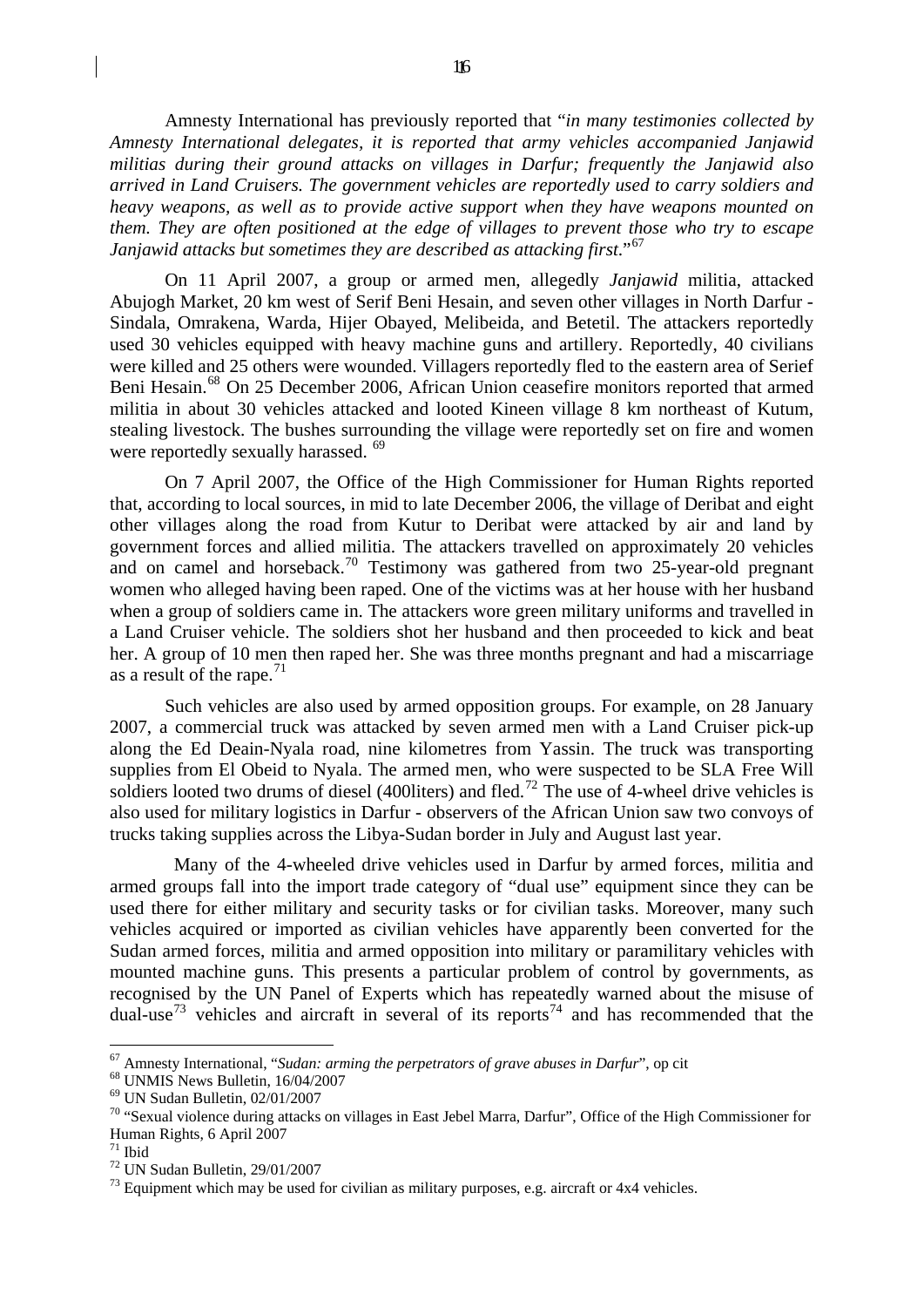transfer of such items into Darfur "*should be restricted and their transfer subject to approval by the Committee*".[75](#page-16-0) Moreover, the main multilateral grouping of arms exporting states in the world, the Wassenaar Arrangement, has recently recognised that it is possible for export authorities to restrict or prevent the export of "dual use" items where these items risk being used for a military use in circumstances contrary to international law.<sup>[76](#page-16-1)</sup>

One example of what has been done to address this problem is given by the case of Land Rover Defenders which are driven by officials of the Government of Sudan Police Service and some are also used by humanitarian agencies. It appears that the Sudanese authorities sometimes militarise such vehicles by attaching machine guns (typically 12.7 mm) to the vehicles, an act which transforms them into highly mobile killing machines.

Grave human rights abuses have been committed by officials of the Government of Sudan Police Service using 4-wheeled drive vehicles with 12.7 mm machine guns mounted on the back. In October 2006, the UN Panel report alleged "*unconfirmed reports of the use of such vehicles (Land Rovers painted white) in Darfur by the Government of Sudan and other Janjaweed/militias supported by it.*"<sup>[77](#page-16-2)</sup> The African Union's Ceasefire Commission issued a Report in September  $2005^{78}$  $2005^{78}$  $2005^{78}$  on one such incident in the town of Tawilla where an eyewitness, Abdallah Muhamed Abdallah, said:

"*I was in my barbershop attending to clients. My shop is near the mosque...I went to the mosque for prayers. After prayers... I went to the market. Whilst at the market I saw GoS Police coming with...police officers in two vehicles....They started firing toward the mosque...One of the GoS Police vehicles had a 12.7 mm machine gun and started firing towards the mosque*". The Commission was "*of the view that the shooting of unarmed civilians and the wanton destruction of property in Tawilla by the GoS Police is highly condemnable and a clear violation of the Cease Fire Agreement*".

On 26 July 2006 the United Nations team visited Port Sudan and "*witnessed a large consignment of imported Land Rovers*". It would appear that, during 2005 and 2006, "*several hundred*" Land Rover Defenders were imported into the Sudan and, whilst some were destined for humanitarian use, the "*vast majority*" were for the Interior Ministry of the Sudan Government.[79](#page-16-4)

Now both Land Rover in the UK and their parent corporation, Ford Motors in the USA, have become aware of these facts and have recently stated that they have taken steps to stop these exports to Sudan. On 16 August 2006, James C. Gouin, Vice President and Controller of the Ford Motor Company said in a letter to the U.S. Securities and Exchange Commission:

"*Sales by Land Rover to its' authorised distributor take place in the United Kingdom, after which the authorised distributor takes control of the vehicles for export to various markets, including Sudan....we queried Land Rover's distributor about the* 

 <sup>74</sup> See §50, S/2006/250; §91, S/2006/795.

<span id="page-16-0"></span> $75$  §63, S/2006/250.

<span id="page-16-1"></span><sup>&</sup>lt;sup>76</sup> Wassenaar Arrangement, Statement of Understanding on Control of Non-Listed Dual-Use Items, Vienna 2003, in which it was agreed that: "*Participating States will take appropriate measures to ensure that their regulations require authorisation for the transfer of non-listed dual-use items to destinations subject to a binding United Nations Security Council arms embargo, any relevant regional arms embargo either binding on a Participating State or to which a Participating State has voluntarily consented to adhere, when the authorities of the exporting country inform the exporter that the items in question are or may be intended, entirely or in part, for a military end-use*" 77 S/2006/795 § 101

<span id="page-16-2"></span>

<span id="page-16-3"></span><sup>&</sup>lt;sup>78</sup> Ceasefire Violation Report: Alleged GoS Shooting of Civilians in Tawilla Mosque on 9 Sep 2005 <sup>79</sup>Conversation with African Union official, Khartoum, 22/2/07

<span id="page-16-4"></span>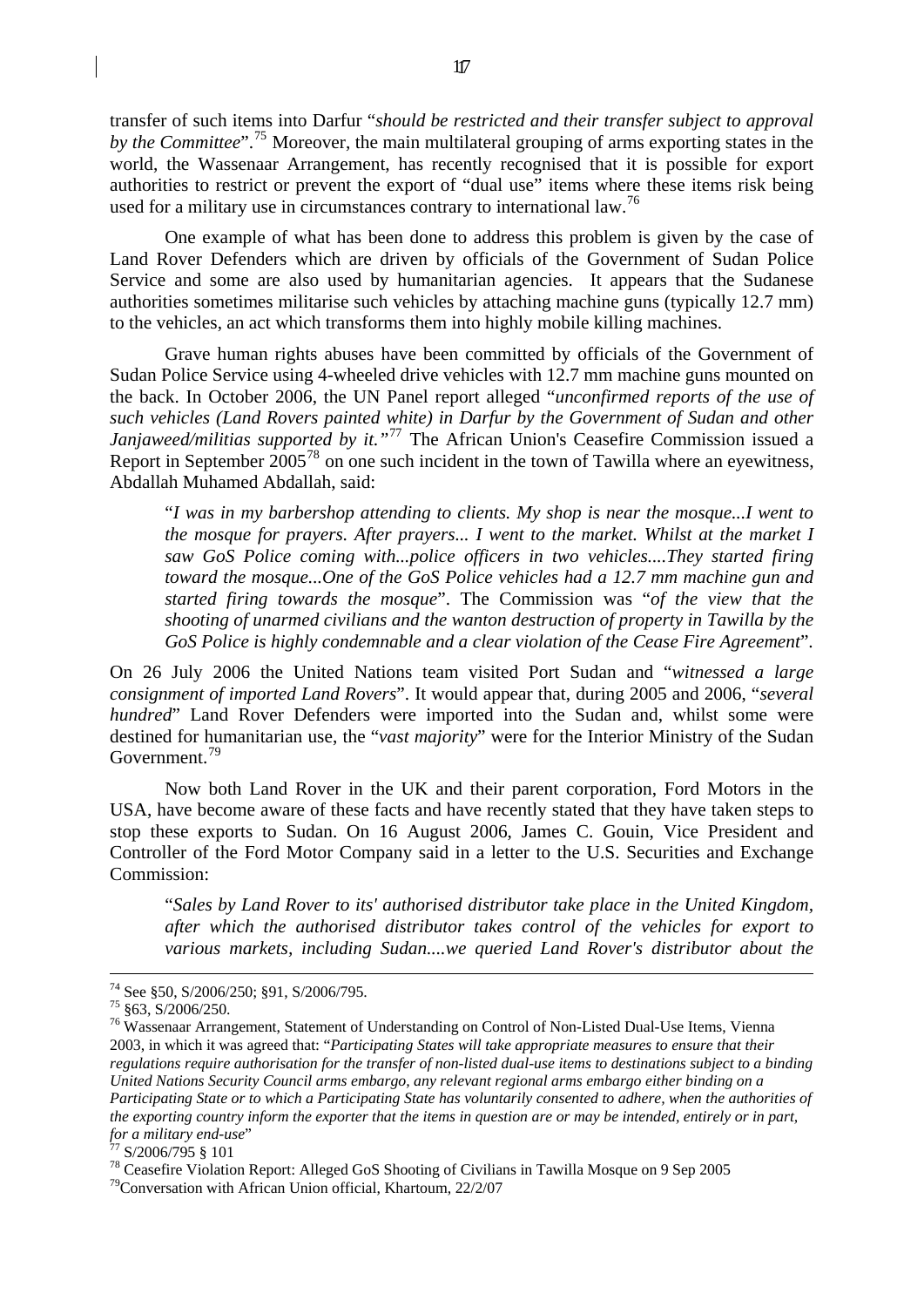<span id="page-17-0"></span>*ultimate disposition of the vehicles...we were advised that the distributor sells the vehicles....to a retail outlet in Sudan, which does supply vehicles to various Government Departments in Sudan. We have been advised...that the bulk...has been directed towards the Ministry of Interior*".[80](#page-17-1)

Subsequently, Land Rover in the UK confirmed on 20 March 2007 that they had become aware of these exports to Sudan, had also taken steps to ensure that no more such vehicles were sent to Sudan and had, indeed, recovered from their distributor a further quantity of vehicles destined for the Sudan.<sup>[81](#page-17-2)</sup>

Amnesty International is concerned that those types of civilian four-wheel drive vehicles deemed necessary by humanitarian, human rights and international peace support organisations for their civilian operations, are not denied by vehicle suppliers to those involved in such operations in Sudan, even if this is part of an attempt by suppliers to prevent the acquisition of 4-wheeled vehicles to the parties to the conflict in Darfur given the conversion of such vehicles by those parties for use in military and paramilitary activities in Darfur.

Heavy military vehicles used in Darfur include armoured personnel carriers (APCs) designed purely for military and security purposes with armoured plating and facilities for using machine guns and assault rifles. The Government of Sudan has been actively importing such vehicles. Dozens of government "gun trucks" and thousands of troops were described as moving north from the provincial capital of El Fasher in September 2006. In March 2007, six APCs belonging to the Government of Sudan were seen in Nyala.<sup>[82](#page-17-3)</sup> There is a real danger that such APC vehicles will be deployed to Darfur by the Government of Sudan and used in grave violations and abuses of human rights.

## **The current UN arms embargo**

On 30 July 2004 the UN Security Council in Resolution 1556 called for "*all states to take the necessary measures to prevent the sale or supply, to all non-governmental entities and individuals, including the Janjaweed, operating in the states of North Darfur, South Darfur and West Darfur, by their nationals or from their territories or using their flag vessels or aircraft, of arms and related materiel of all types, including weapons and ammunition, military vehicles and equipment, paramilitary equipment, and spare parts for the aforementioned, whether or not originating in their territories.*<sup>[83](#page-17-4)</sup> [emphasis added]

This UN arms embargo applied to the *Janjawid* and other militia, as well as to the armed opposition groups, but apparently ignored the fact that the Sudan government and its forces had been supplying arms and logistical support to *Janjawid* and other militia, while encouraging and condoning grave violations of international humanitarian and human rights law by these militia, as well as deploying units which participate in deliberate and indiscriminate attacks on civilians with impunity. The reality was that many Janjawid

<span id="page-17-1"></span><sup>8</sup>[0www.sec.gov/Archives/Edgar/data/37996/000003799600062](http://www.sec.gov/Archives/Edgar/data/37996/000003799600062)

<span id="page-17-2"></span><sup>81</sup> Conversation with Export Director, Land Rover UK 20/3/07

 $82$  Confidential source

<span id="page-17-4"></span><span id="page-17-3"></span><sup>&</sup>lt;sup>83</sup> S/RES/1556 (2004), para 7. The UN Security Council imposed diplomatic sanctions on Sudan in April 1996 (Resolution 1054). In August 1996 the Security Council adopted Resolution 1070 to put into force an air embargo on Sudan but did not impose it for humanitarian reasons. All sanctions were lifted by Resolution 1372, 28 September 2001, because of Sudan's promise to comply with Security Council resolutions.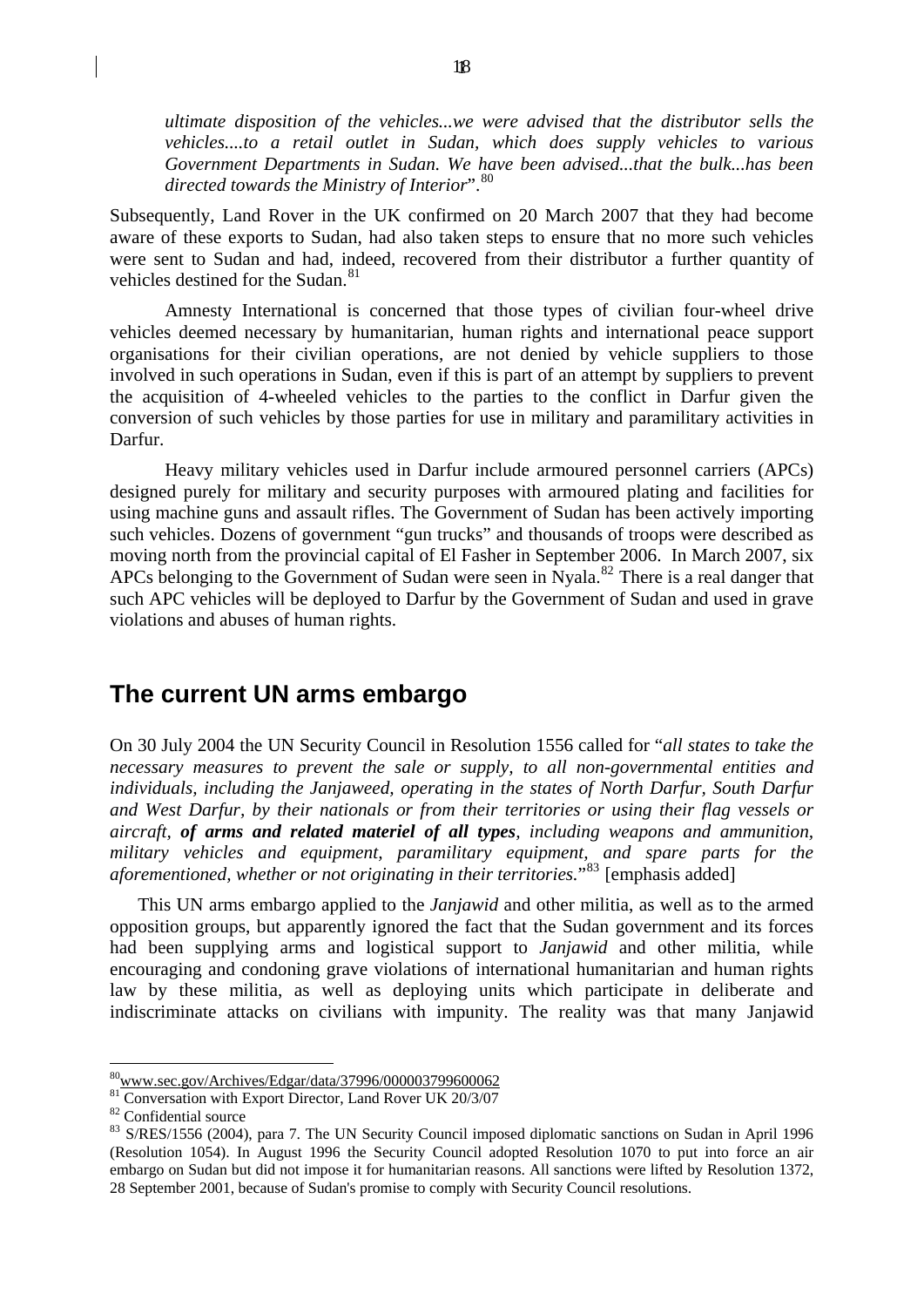militiamen were being incorporated into government paramilitary or police forces such as the Popular Defence Forces, the Popular Police or the Border Police.

On 29 March 2005 the Security Council adopted Resolution 1591 condemning "*the continued violations of the 8 April 2004 N'djamena Ceasefire Agreement and the 9 November 2004 Abuja Protocols, including air strikes by the Government of Sudan in December 2004 and January 2005 and rebel attacks on Darfur villages in January 2005, and the failure of the Government of Sudan to disarm Janjaweed militiamen and apprehend and bring to justice Janajaweed leaders and their associates who have carried out human rights and international humanitarian law violations and other atrocities*<sup>"[84](#page-18-0)</sup> and therefore under Chapter VII of the UN Charter decided to establish a Committee<sup>[85](#page-18-1)</sup> of the Security Council to monitor the arms embargo. The Security Council decided to include in the arms embargo

"*all the parties[86](#page-18-2) to the N'djamena Ceasefire Agreement and any other belligerents in the states of North Darfur, South Darfur and West Darfur.*"[87](#page-18-3)

It was further decided that these measures would:

*"not apply to movements of military equipment and supplies into the Darfur region that are approved in advance by the Committee of the Security Council upon a request by the Government of Sudan*";

"*not apply with respect to assistance and supplies provided in support of implementation of the Comprehensive Peace Agreement*" (para 7) [88](#page-18-4).

Thus, in accordance with paragraph 7 of UN Security Council resolution 1591 (2005), the Government of Sudan is forbidden to move military equipment and supplies into Darfur without prior approval by the Committee of the UN Security Council.

The UN Security Council has explicitly demanded that the Government of Sudan, in accordance with the Sudanese Governments commitments under the 8 April 2004 N'djamena Ceasefire Agreement and the 9 November 2004 Abuja Security Protocol, immediately "*cease conducting offensive military flights in and over the Darfur region*".[89](#page-18-5) The Security Council, in resolution 1591 paragraph 1 "*demands that all parties take immediate steps to fulfil all their commitments to respect the N'djamena Ceasefire Agreement and the Abuja Protocols.*"

The UN Panel of Experts investigating and reporting on violations of the UN arms reported in October 2006 that "*blatant violations of the arms embargo by all parties operating in Darfur continue unabated*" and "*weapons, notably small arms, ammunition and military equipment, continue to enter the Darfur states from a number of countries and from the region of the Sudan…Weapons and ammunition have been observed being offloaded at the Geneina and El-Fasher airports and moved to various locations in Darfur. In spite of the clear understanding of its obligations under Security Council resolution 1591 (2005), at the time of writing this report, the Government of the Sudan still had not requested approval from* 

1

<span id="page-18-2"></span><span id="page-18-1"></span><sup>86</sup> The parties to the N'djamena Ceasefire Agreement are: the Government of Sudan, the Sudan Liberation

Movement/Army (SLM/A), and the Sudan Justice and Equality Movement (JEM). 87 S/RES/1591 (2005), para 7.

<span id="page-18-0"></span> $^{84}$  S/RES/1591 (2005), para 2.<br> $^{85}$  S/RES/1591 (2005), para 3 (a). The Committee consists of all the members of the Security Council.

<span id="page-18-4"></span><span id="page-18-3"></span><sup>88</sup> S/RES/1591 (2005), para 7. See also para 3 (a) (v): The Committee is tasked "*to consider requests from and, as appropriate, provide prior approval to the Government of Sudan for the movement of military equipment and supplies into the Darfur region*".

<span id="page-18-5"></span> $89$  S/2006/1591: para 6.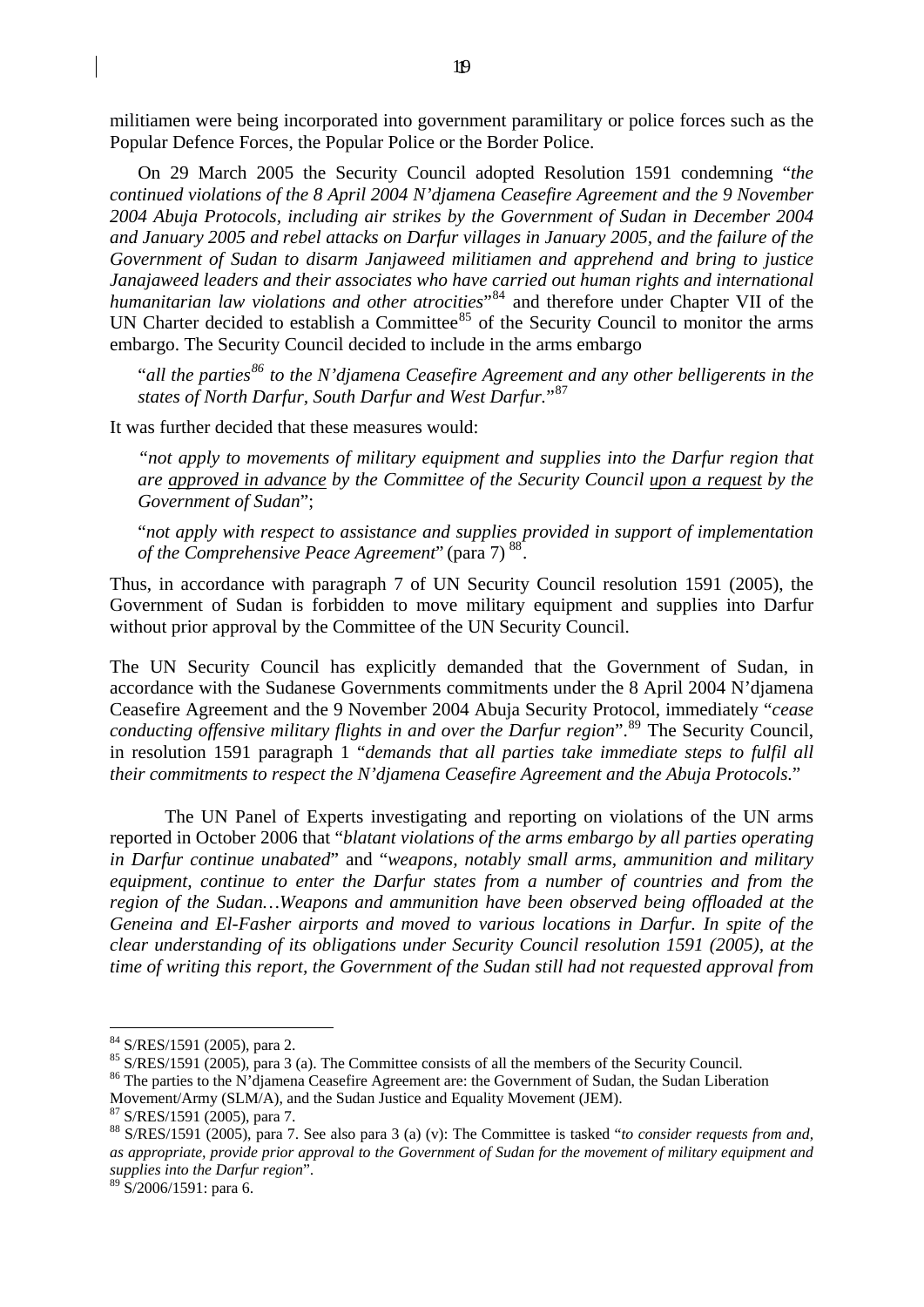*the Committee to move weapons, ammunition or other military equipment into Darfur, thereby knowingly violating the provisions of the resolution*."[90](#page-19-0)

The UN Security Council has also explicitly demanded from the Government of Sudan in accordance with the Sudanese Governments commitments under the 8 April 2004 N'djamena Ceasefire Agreement and the 9 November 2004 Abuja Security Protocol to immediately "*cease conducting offensive military flights in and over the Darfur region*"<sup>[91](#page-19-1)</sup>. Offensive military flights in and over the Darfur region are prohibited, according to UN Security Council Resolution 1591. However, this does not apply to non-offensive military flights which, if carried out in order to move military equipment or supplies *into* Darfur, require the prior authorization of the UN Sanctions Committee on Sudan. *Within* Darfur the re-supply of military equipment not permitted and only the withdrawal of military equipment is allowed when the Parties have notified the Cease Fire Commission (CFC) of a troop movement, and the CFC subsequently specifies the route along which the troops have to move.

Sudanese government officials told the UN Panel of Experts that "*the Government had a sovereign right to transfer weapons and additional military personnel into Darfur without obtaining the specific permission of the Security Council.*"<sup>[92](#page-19-2)</sup> However, decisions made by the UN Security Council under Chapter VII of the United Nations Charter are binding on all Member States of the United Nations and the Government of Sudan has never requested, nor obtained, permission from the UN Security Council Sanctions Committee to move military equipment and supplies into Darfur. Thus, the Government of Sudan's ongoing movements of military equipment and supplies to Darfur, as detailed above, are violations of the UN arms embargo.<sup>[93](#page-19-3)</sup>

Through its resolution 1672 (2006), the Security Council designated four individuals for the targeted sanctions (travel ban and assets freeze) imposed by resolution 1591(2005). In October 2006, the Panel of Experts provided the Sanctions Committee with a confidential annex to its report<sup>[94](#page-19-4)</sup> containing information regarding individuals who could be considered for designation and thereby subject to such targeted sanctions.<sup>[95](#page-19-5)</sup> Although the travel ban does not require States to prevent entry of their own nationals, in October 2006 the UN Panel of

<sup>90</sup> S/2006/795

<span id="page-19-1"></span><span id="page-19-0"></span><sup>&</sup>lt;sup>91</sup> S/2006/1591: para 6. The term "offensive military overflight" is discussed in the UN Panel of Experts' October 2006 report (S/2006/795 paragraph 215) is defined according to the following criteria: "• Overflights in pursuit of a specific military objective that are undertaken for purposes other than defending the aircraft from a clear and imminent threat.• Use of the aircraft to achieve a military advantage disproportionate to that required to neutralize a clear and imminent threat.• Unprovoked attack with aircraft, such as strafing or bombing of villages.• Use of aircraft in support of offensive ground operations.• Retaliatory attack, that is, action in response to a prior attack.• Flights that deposit troops participating in an imminent offensive operation.• Operation of the aircraft in a manner to intimidate or harass, for example flying mock attack runs, frightening children and animals, circling over an area for a considerable period of time without any operational reason with the aim of scaring people and animals, destroying buildings with rotor wash, sonic booms and the like 92 S/2006/795: §81.

<span id="page-19-2"></span><sup>&</sup>lt;sup>93</sup> Communication with UN official, March 2007

<span id="page-19-4"></span><span id="page-19-3"></span><sup>94</sup> S/2006/795

<span id="page-19-5"></span><sup>&</sup>lt;sup>95</sup> The UN Panel of Experts may recommend that particular individuals are "designated" by the Security Council if they impede the peace process, constitute a threat to stability in Darfur and the region, commit violations of international humanitarian or human rights law or other atrocities, violate the measures implemented by Member States in accordance with paragraphs 7 and 8 of resolution 1556 (2004) and paragraph 7 of resolution 1591 (2005) as implemented by a State, or are responsible for offensive military overflights described in paragraph 6 of resolution 1591 (2005).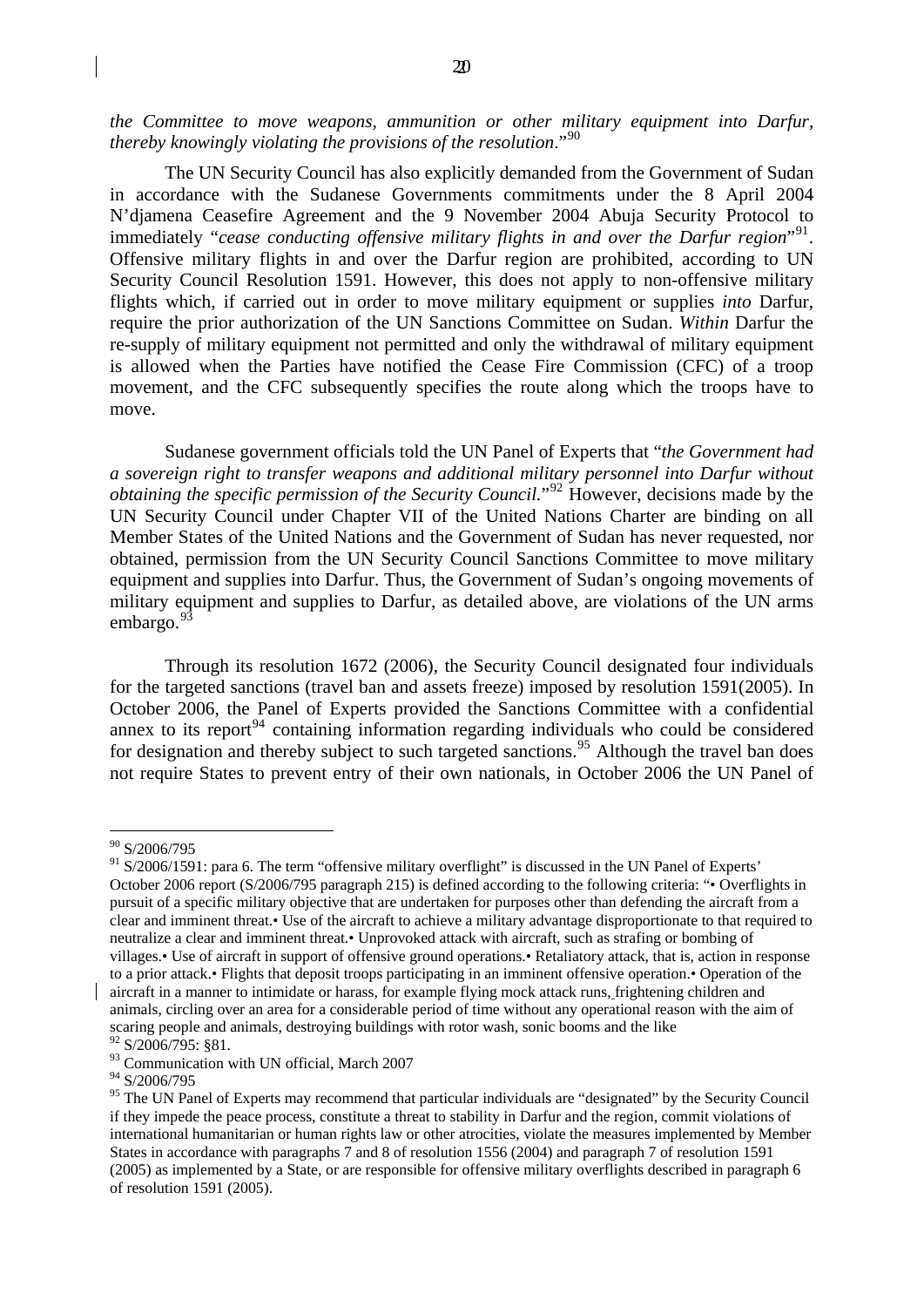<span id="page-20-0"></span>Experts reported that the Government of the Sudan had not implemented the financial sanctions in connection with the designated persons, nor had the Government of Chad.

The African Union Mission in Sudan (AMIS), a peacekeeping force of 7,500 personnel, has been deployed in Darfur since 2004. The presence of AMIS forces has provided some protection to civilians in Darfur. However, it has failed to stop mass killings, rapes and forcible displacement of civilians. AMIS efforts continue to be hampered by limited capacity and financial resources. AMIS also has no mandate or capacity to monitor the UN arms embargo. In 2007 negotiations continued between the United Nations, the African Union, and the Government of Sudan concerning the strengthening of AMIS and the deployment of a so-called hybrid United Nations-African Union peacekeeping force for Darfur.

## **Conclusion and recommendations**

1

Amnesty International is deeply dismayed by the fact that certain governments, including two Permanent Members of the Security Council – China and Russia - are allowing ongoing flows of arms to parties to Sudan that are diverted for the conflict in Darfur and used there and across the border in Chad to commit grave violations of international law. Governments that ratify international human rights treaties have a particular obligation to ensure that such treaties are upheld and that the human rights of the population living within the state are protected. Yet the Sudanese government has participated in massive breaches of international humanitarian and human rights law in Darfur and armed opposition groups in Darfur continue to carry out grave abuses of human rights.

Governments must ensure that they do not transfer weapons and other military equipment, including "dual use" equipment, that are likely to be used to commit violations of human rights or international humanitarian law. Consistent with principles of international law, all states must refrain from authorizing transfers in circumstances when they know or ought to know that weapons of the kind in question are likely to be used to commit violations of international law.

A *preventive* approach is needed to address situations where it becomes evident that particular types of arms will be used for serious violations of international law and the international community cannot rely solely on UN arms embargoes which are, by their very nature, only imposed when the catastrophic misuse of arms is already occurring. It should be carefully noted, therefore, that in December 2006, the UN General Assembly voted by a very large majority to establish a process for a global Arms Trade Treaty based on respect for existing international law, including the UN Charter, relevant arms control treaties, international human rights law and international humanitarian law.<sup>[96](#page-20-1)</sup> If such a Treaty had been in place earlier, the arming of forces that have perpetrated atrocities and abuses in Darfur, and previously in southern Sudan, could have been denied the means to do so. Currently, the UN Secretary General is seeking the views of all states on a global Arms Trade Treaty and Amnesty International and its partners are urging all governments to respond positively to the Secretary General.

<span id="page-20-1"></span><sup>96</sup> UN General Assembly resolution 61/89 of 6 December 2006, "Towards and International Arms Trade Treaty" with 153 votes in favour, one vote against and 24 abstentions All Member States are invited to submit their views on the feasibility, scope and draft parameters of such a treaty to the UN Secretary General.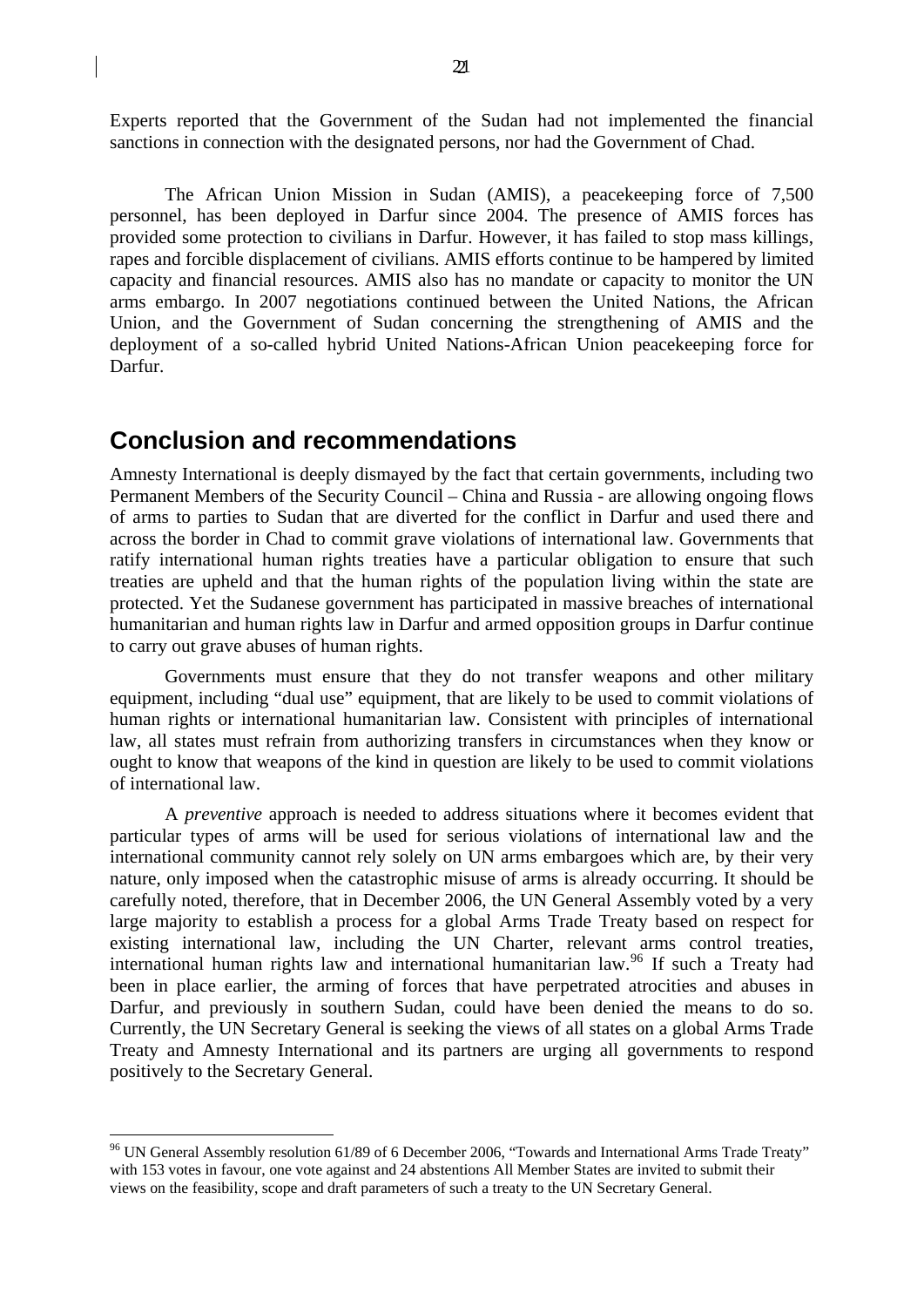The international community and in particular the UN Security Council should now act decisively to strengthen the design and implementation of the UN arms embargo on Darfur until such time as there is no longer a danger that arms will be misused to facilitate serious violations of international human rights and humanitarian law in Darfur. The authority of the Security Council itself is being greatly undermined as the Sudanese authorities and armed groups in Darfur are allowed to act with such obvious impunity before the eyes of the world, importing and diverting arms to commit flagrant violations of international law, including fundamental provisions of international human rights law in contravention of Article 1 of the UN Charter.

Amnesty International therefore recommends that:

#### **The UN Security Council:**

1. *Urgently strengthen the monitoring and verification mechanisms of the UN arms embargo to improve the implementation* of the arms embargo on the parties to the conflict in Darfur so that:

(a) *with immediate effect a detailed generic list of items prohibited for transfer to the parties to the conflict in Darfur, including the Government of Sudan, is drawn up and published* by the UN Sanctions Committee and kept under regular review by the Committee using information received from the UN Panel of Experts and other credible sources about the categories and types of items that have been used, or can reasonably be assumed will be used, in violation of the UN embargo and contrary to international law by the parties to the conflict in Darfur, including all types of military equipment defined in paragraph 7 of Resolution 1556;

(b) *recommendations are made by the UN Sanctions Committee without delay to the Security Council concerning the inclusion of* other relevant items that should be on the list of prohibited items, taking into account information on the use of "dual use" equipment used in military and paramilitary operations, spare parts for such equipment, particularly for aircraft and vehicles, and the logistical, brokering and financial services used for transactions and deliveries of such arms transfers that could be used to facilitate serious violations of international human rights and humanitarian law and would be consistent with the purpose and definition of the UN embargo on Darfur as defined in Resolutions 1556 (2004) and 1591 (2005);

(b) *UN observer personnel are stationed at all ports of entry in Sudan including Darfur* and given adequate resources to monitor the movement of items prohibited for transfer and to ensure that any suspected violation of the UN embargo is fully investigated, reported immediately to the UN Sanctions Committee and exposed in a UN report if confirmed true;

(c) *a UN monitoring and verification system is set up to ensure that the Government of Sudan accounts for any imported* items not included on the list of items prohibited for transfer – as defined above - and that through a system of verification involving UN field observer teams regular checks are made to guard against diversion or circumvention of the UN arms embargo, and;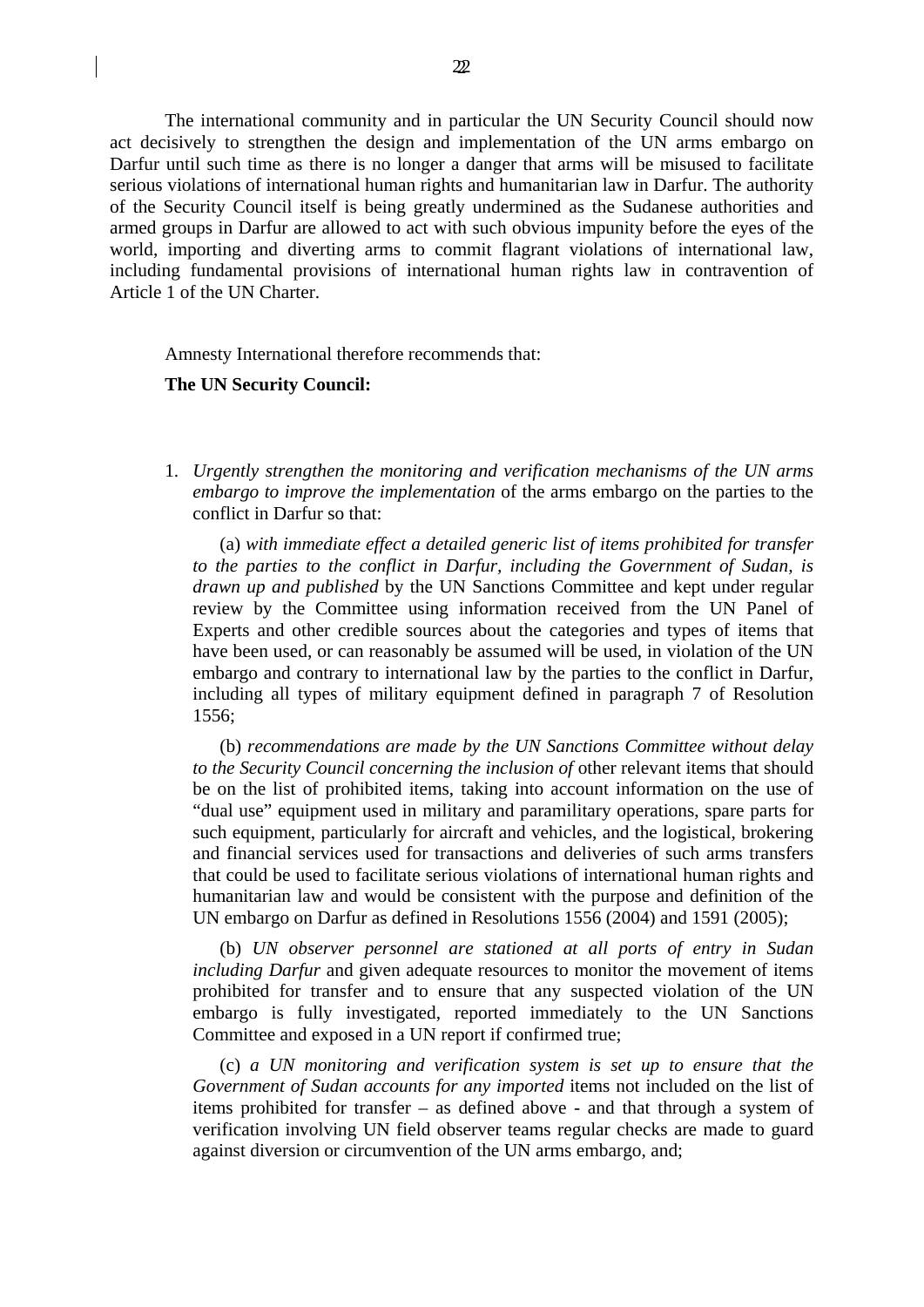(d) *Member States are required to submit copies of end-user certificates* to the UN Sanctions Committee of all proposed arms transfers to Sudan and to countries bordering Darfur covering all items on the list of prohibited transfers in order to enable the UN Panel of Experts and UN observer personnel to ensure that such transfers are not diverted to any of the parties to the conflict in Darfur.

- 2. Publish without delay all the reports and interim reports of the UN Panel of Experts to the UN Security Council Sanctions Committee on Sudan concerning actual violations of the UN arms embargo.
- 3. Ensure that adequate human and other resources are allocated to the UN Panel of Experts and the UN Secretariat to conduct investigations to help ensure compliance with the UN arms embargo on Sudan, including experts with Arabic language skills.
- 4. Proceed swiftly with (a) the implementation of the Heavy Support Package to ensure that AMIS is able to protect the civilian population effectively and proactively; (b) all steps necessary to implement the UN-AU hybrid operation, in particular by ensuring the Government of Sudan's agreement and co-operation with the operation, and by generating the necessary military, police and civilian personnel, as well as all essential financial and material resources; and (c) ensuring that the UN-AU hybrid operation has the mandate and capacity to oversee the disarmament and demobilization of the government-supported *Janjawid* militia and of armed opposition groups; and is mandated to monitor and enforce the strengthened UN arms embargo.

#### **All states**:

- 5. I*mmediately suspend the transfer of arms to the parties to the conflict in Darfur*, including all types of weapons, ammunition, military and paramilitary equipment, security and policing equipment, as well as parts and components for such equipment, "dual use" equipment, and related logistical, brokering and financial services used to arrange or deliver such transfers, which are likely to be used or diverted for use by the parties to the conflict in Darfur, for serious human rights violations or war crimes in Darfur, or for violations of the UN embargo on Darfur as defined in Security Council Resolutions 1556 (2004) and 1591 (2005).
- 6. Take appropriate measures, including all legal and administrative means, against any activity that violates the UN arms embargo on Darfur in accordance with the UN Charter.
- 7. Investigate and hold criminally accountable all persons suspected of aiding or assisting the commission of war crimes or crimes against humanity in Darfur through the supply of military, security or policing equipment, or through deliberately facilitating or arranging the supply of such equipment, with knowledge that their action would facilitate the commission of such crimes.
- 8. Hold accountable companies operating within their national jurisdiction that are transferring or arranging the supply of such equipment to Sudan when they know or ought to have known that they would contribute to serious violations of international human rights and humanitarian law.
- 9. Actively assist the UN Sanctions Committee on Sudan and the UN Panel of Experts by sharing relevant information, including copies of End User Certificates,